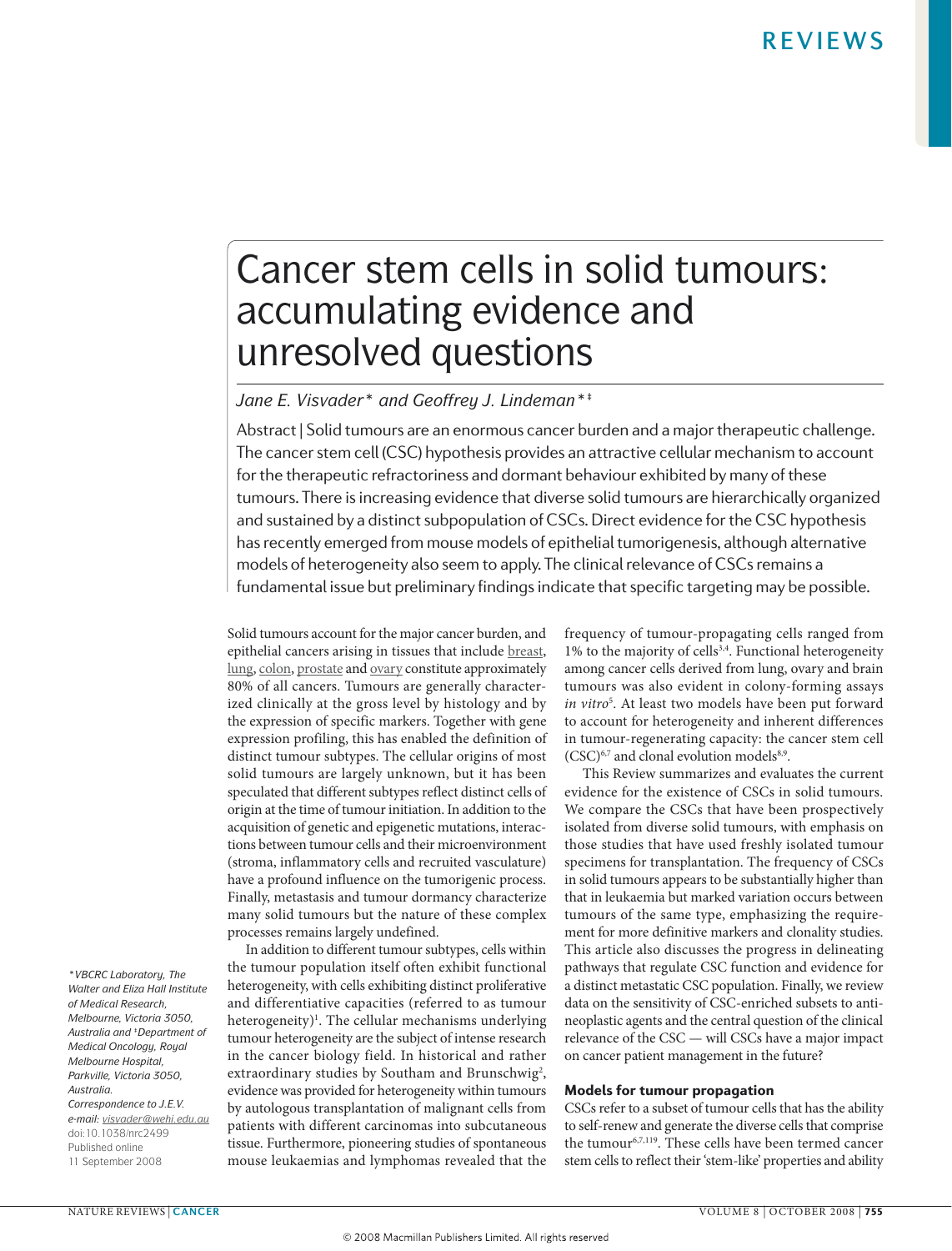#### At a glance

- The cancer stem cell (CSC) hypothesis is an attractive model to account for the functional heterogeneity that is commonly observed in solid tumours. It proposes a hierarchical organization of cells within the tumour, in which a subpopulation of stem-like cells is responsible for sustaining tumour growth.
- The first evidence for CSCs came from acute myeloid leukaemia. There is now increasing evidence for CSCs in a variety of solid tumours (both mouse and human), provided through transplantation studies using prospectively isolated tumour cells.
- The frequency of CSCs in solid tumours is highly variable, reflecting biological variation as well as technical issues. Technical issues include the purity of solid tumour cell fractionation, the requirement for more definitive markers and the challenges associated with xenotransplantation. Ultimately it will be necessary to study CSCs and potential heterogeneity within this population at a clonal level through 'cell tagging'.
- Not all solid tumours will follow the CSC model of heterogeneity. Some may conform to the clonal evolution model, in which a dominant population of proliferating cells drives tumorigenesis.
- Metastatic CSCs may exist, with properties distinct from primary CSCs.
- The concept of CSCs has significant clinical implications: CSCs have been shown to be more resistant to chemotherapy and radiotherapy.
- Recent reports, primarily for haematopoietic malignancies, suggest that CSCs can be selectively targeted without ablating normal stem cell function.

to continually sustain tumorigenesis. CSCs share important properties with normal tissue stem cells, including self-renewal (by symmetric and asymmetric division) and differentiation capacity, albeit aberrant. multilineage differentiation, however, is not a mandatory feature of a CSC. one implication of the CSC model is that cancers are hierarchically arranged with CSCs lying at the apex of the hierarchy<sup>6</sup> (FIG. 1). The first evidence for the existence of CSCs came from acute myeloid leukaemia<sup>6,10</sup>, in which a rare subset comprising 0.01–1% of the total population could induce leukaemia when transplanted into immunodeficient mice.

The clonal evolution model postulates that mutant tumour cells with a growth advantage are selected and expanded, with cells in the dominant population having a similar potential for regenerating tumour growth<sup>8</sup> (FIG. 1). The acquisition of genetic events underpins this model but epigenetic differences and microenvironmental changes are also likely to have important roles. The clonal evolution model may, in some cases, involve a stochastic component<sup>7</sup>. Both paradigms of tumour propagation are likely to exist in human cancer but only the CSC model is hierarchical. It is important to note that the two models are not mutually exclusive, as CSCs themselves undergo clonal evolution, as shown for leukaemia stem cells<sup>11</sup>. Thus, a second, more dominant CSC may emerge if a mutation confers more aggressive self-renewal or growth properties (FIG. 1). It is relevant that serial transplantation has been reported to result in the *in vivo* selection of cells that generate more aggressive tumours $12$ .

CSCs are distinct from the cell of origin. The cell of origin specifically refers to the cell type that receives the first oncogenic hit(s). Moreover, CSCs do not necessarily originate from the transformation of normal stem cells. CSCs may arise from restricted progenitors or more differentiated cells that have acquired self-renewing capacity. One corollary of this model is that there will be mechanistic parallels between the self-renewal programmes of normal stem cells and CSCs (BOX 1). It has been presumed in many cases that the cells in which cancer originates are committed cells that have undergone some degree of differentiation. In haematopoietic malignancies, the moZ–TIF2 (also known as [mYST3–](http://www.uniprot.org/uniprot/Q92794)[nCoA2\)](http://www.uniprot.org/uniprot/Q15596) (ReF. 13), mixed lineage leukaemia (MLL)-AF9 (REFS 14,15) and MLL-ENL<sup>16</sup> fusion products all seem to confer stem-like properties on committed progenitor cells, leading to the generation of CSCs. For example, there is evidence that mll–AF9 activates a self-renewal programme in granulocyte–macrophage progenitors, transforming them into leukaemia stem cells<sup>14</sup>. However, in a recent knock-in mouse model of *Mll1–Af9* only HSCs that expressed high levels of the translocation product were efficiently transformed, indicating the importance of gene dosage in determining phenotype<sup>17</sup>. In patients with chronic myeloid leukaemia (Cml) blast crisis, a β[-catenin](http://www.uniprot.org/uniprot/P35222) mutation also appears to confer self-renewal properties on the granulocyte–macrophage progenitor<sup>18</sup>. In solid tissues, however, definitive cell surface immunophenotypes have not yet been defined for most stem cells and their progeny, making it impossible to determine which cell types the CSCs most closely resemble.

#### Prospective isolation of CSCs from solid tumours

The most convincing demonstration of CSC identity comes from serial transplantation of cellular populations into animal models, necessitating the development of orthotopic transplantation assays. The CSC-containing population should re-establish the phenotypic heterogeneity evident in the primary tumour and exhibit self-renewing capability on serial passaging. There have been significant technical issues compounding the isolation of CSCs from epithelial and other solid tumours, in part owing to the difficulty in dissociating these cancers. Further, in the case of xenotransplantation, incomplete immunosuppression or species-specific differences in cytokines or growth factors probably present confounding issues. Even in syngeneic models, implantation of tumour cells into a normal niche does not precisely recapitulate the tumour environment itself.

Nevertheless, mounting data over recent years have indicated the existence of CSCs in multiple solid tumours. A number of cell surface markers have proved useful for the isolation of subsets enriched for CSCs, including CD133 (also known as [PRom1\)](http://www.uniprot.org/uniprot/O43490), [CD44,](http://www.uniprot.org/uniprot/P16070) [CD24,](http://www.uniprot.org/uniprot/P25063) epithelial cell adhesion molecule (EpCAM, also known as epithe-lial specific antigen (ESA) and [TACSTD1\)](http://www.uniprot.org/uniprot/P16422), [THY1](http://www.uniprot.org/uniprot/P04216) and ATP-binding cassette B5 ([ABCB5\)](http://www.uniprot.org/uniprot/Q2M3G0), as well as Hoechst<sub>3342</sub> exclusion by the side population cells (BOX 2). CSCs have frequently been isolated using markers specific for normal stem cells of the same organ. A summary of the key features of CSC populations prospectively isolated from solid tumours is given in TABLe 1. It is evident that common cell surface markers, in particular CD133 and CD44, have been used to fractionate CSCs in diverse solid tumours. It is not yet known whether these represent surrogate markers or have a role in regulating CSC function. Notably, none of these markers are exclusively expressed by the solid tumour CSC, highlighting the imperative to delineate more specific markers or to use combinatorial markers.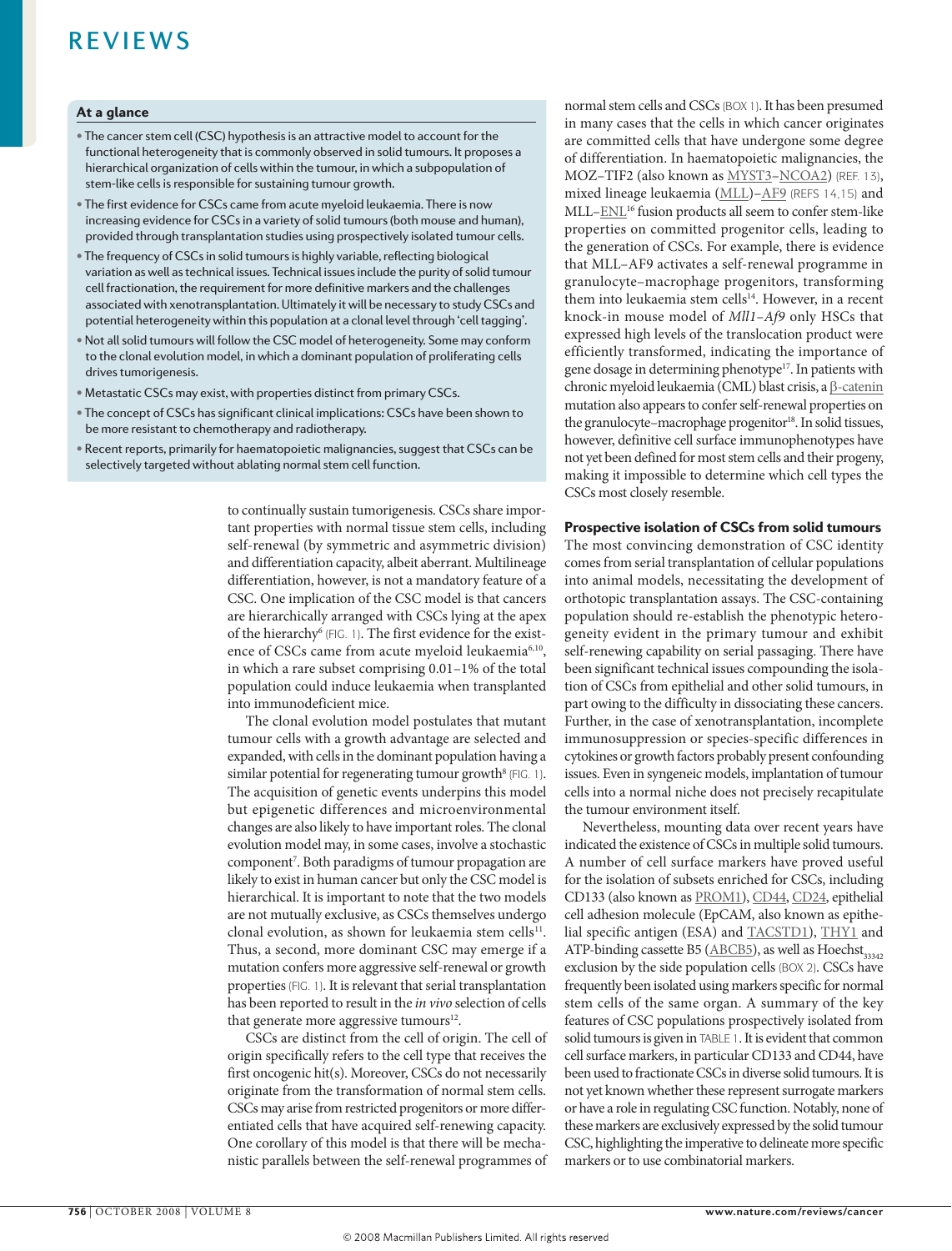

**Nature Reviews** | **Cancer** the mature cell types that constitute a particular tissue. **b**In the clonal evolution model all undifferentiated cells have Figure 1 | **Two models for tumour heterogeneity and propagation. a** | A normal cellular hierarchy comprising stem cells (at the apex), which progressively generate common and more restricted progenitor cells, ultimately yielding all similar tumorigenic capacity. **c**|In the cancer stem cell (CSC) model, only the CSC can generate a tumour, based on its self-renewal properties and enormous proliferative potential. **d** | Both models of tumour maintenance may underlie tumorigenesis. Initially, tumour growth will be driven by a specific CSC (CSC1). With tumour progression, another distinct CSC (CSC2) may arise due to clonal evolution of CSC1. This may result from the acquisition of an additional mutation or epigenetic modification. This more aggressive CSC2 becomes dominant and drives tumour formation.

The first solid malignancy from which CSCs were identified and isolated was breast cancer. Al-Hajj *et al.*<sup>19</sup> described a CD44+CD24–/low cell population that was significantly enriched for tumour-initiating capacity. Subsequently, CD133 was found to mark CSCs in different types of brain tumours including [glioblastoma](http://www.cancer.gov/Templates/db_alpha.aspx?CdrID=45699)  [multiforme,](http://www.cancer.gov/Templates/db_alpha.aspx?CdrID=45699) paediatric [medulloblastoma](http://www.cancer.gov/Templates/db_alpha.aspx?CdrID=45780) and [ependy](http://www.cancer.gov/Templates/db_alpha.aspx?CdrID=46432)[momas](http://www.cancer.gov/Templates/db_alpha.aspx?CdrID=46432)<sup>20-25</sup>. In addition, CD133 has been instrumental in identifying CSCs in colorectal<sup>26,27</sup> and pancreatic<sup>28</sup> carcinomas. CD133 itself appears to be a marker of normal neural stem cells in both human<sup>29</sup> and mouse<sup>30</sup> and possibly pancreatic stem cells<sup>31</sup>.

Some overlap, albeit limited, is evident between the cell surface phenotypes of CSCs described thus far by different groups for the same tumour type. In pancreatic cancer, for example, although overlap was found between the CD133<sup>+</sup> and CD44<sup>+</sup>CD24<sup>+</sup> populations, it was highly variable: 10-40% of CD44<sup>+</sup>CD24<sup>+</sup> cells in primary tumours were positive for CD133 expression<sup>28</sup>. On the other hand, the EpCAM<sup>hi</sup>CD44<sup>+</sup> CSC subset in colorectal cancer<sup>32</sup> exhibits little overlap with CD133, and generally constitutes a minor proportion of the CD133+ population. In breast carcinomas, high aldehyde dehydrogenase 1 (AlDH1, also known as [AlDH1A1\)](http://www.uniprot.org/uniprot/P00352) activity was recently shown to identify the tumorigenic fraction<sup>33</sup>. However, the ALDH1<sup>+</sup> population shows a surprisingly small overlap with the previously described CD44+CD24<sup>-/low</sup> phenotype (0.1-1.2%)<sup>19</sup>. Nonetheless, the combination of these cell surface markers with Aldefluor yielded a highly enriched population, with as few as 20 cells required to generate a tumour. One source of variation in marker expression may be attributable to culturing of cells before cell sorting rather than the use of fresh material.

#### Heterogeneity within CSC populations

Phenotypic heterogeneity within CSC subpopulations is likely to exist. In [gliomas](http://www.cancer.gov/Templates/db_alpha.aspx?CdrID=45700), CD133 expression does not always appear to mark the CSC<sup>22</sup>. Indeed, glioblastomas could be propagated from CD133– cells, although these cells were cultured as adherent spheres and cell lines before transplantation and long-term self-renewal was not measured. In this study, CD133– cells were similarly tumorigenic to CD133<sup>+</sup> cells in nude mice, although CD133– tumour cells appeared to have a distinct molecular profile<sup>22</sup>.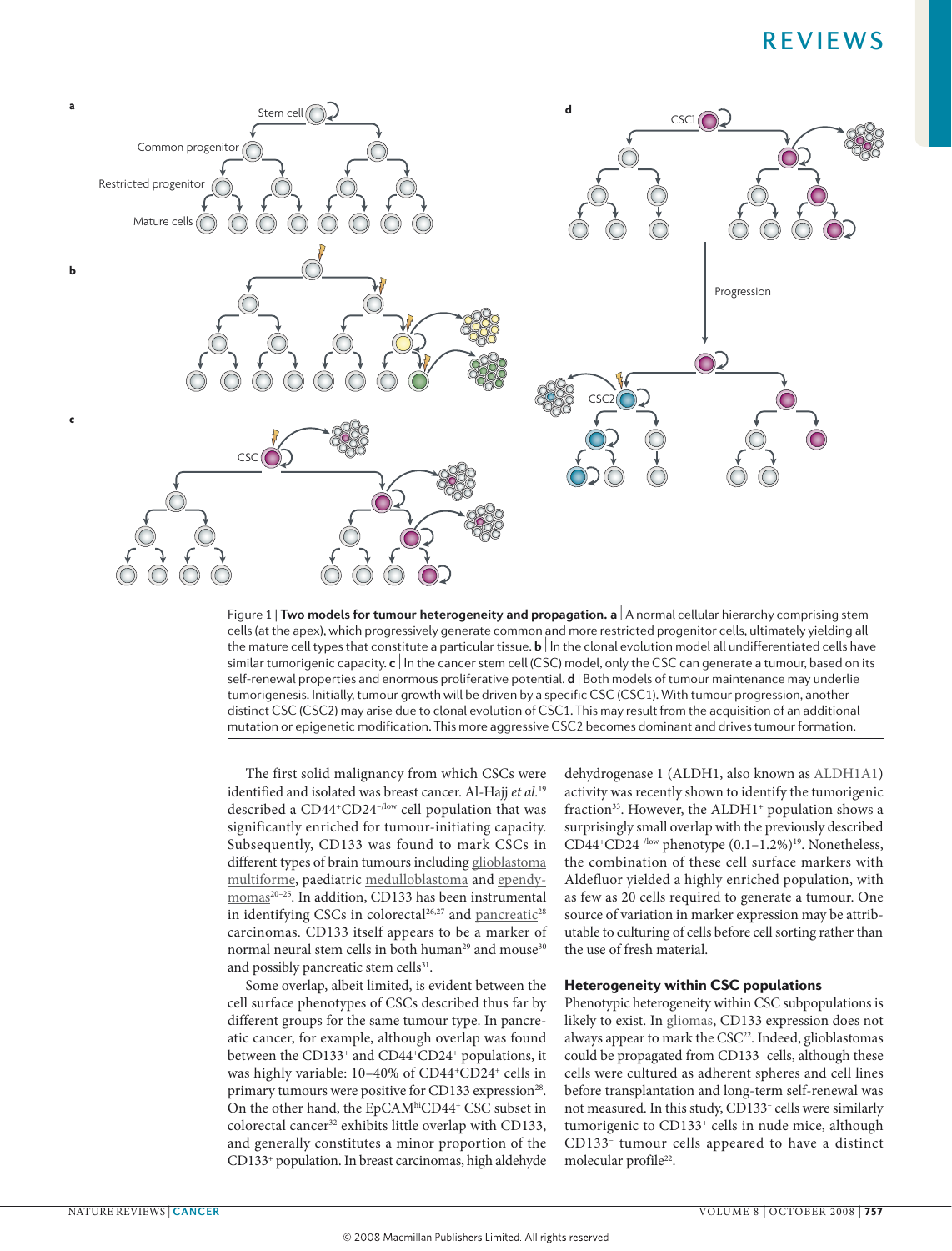#### Box 1 | Signalling pathways in cancer stem cells

The same pathways appear to orchestrate self-renewal and proliferation in diverse stem cell compartments and to cause neoplasia when deregulated. The normal self-renewal programs include the Wnt, Notch, Hedgehog and **[BMI](http://www.uniprot.org/uniprot/P35226)1** pathways. Alternatively, tumour suppressors that inhibit tumour proliferation or regulate cellular responses to DNA damage, such as p53, PTEN, and INK4A and ARF (both encoded by *[CDKN2A](http://www.ncbi.nlm.nih.gov/sites/entrez?Db=gene&Cmd=ShowDetailView&TermToSearch=1029)*), may also block stem cell self-renewal<sup>104,105</sup>. The precise pathways activated in cancer stem cells (CSCs) in solid tumours have not been elucidated, but PTEN and INK4A have been implicated in gliomas, and sonic hedgehog ([SHH](http://www.uniprot.org/uniprot/Q15465)) in basal cell carcinomas and gliomas (reviewed in REF. 106). BMI1 overexpression and mutations in SHH pathways may be involved in the genesis of medulloblastoma, and SHH signalling can increase BMI1 expression in primitive neural stem or progenitor cells<sup>107</sup>. Active repression of differentiation genes by polycomb proteins such as BMI1 may be required for self-renewal of CSCs. Do CSCs have a definitive signature of self-renewal genes that can transform a differentiated cancer cell into a CSC?

In intestinal stem cells, the canonical Wnt pathway regulates self-renewal and maintains the stem cell niche in conjunction with bone morphogenetic protein (BMP) and Notch signalling108. Mutations that activate Wnt signalling lead to hyperproliferation of crypt progenitors and generation of benign polyps<sup>108</sup>. Wnt signalling also regulates the migration and proliferation of stem cells and progenitors through pathways involving ephrin family adhesion proteins<sup>109</sup>. On the other hand, transforming growth factor β and BMPs function as negative regulators of stem cells, preventing their activation and proliferation. [BMP4](http://www.uniprot.org/uniprot/P12644) appears to be expressed in the intestinal and bulge epidermal stem cell niches and targeted deletion of the **[BMPR1](http://www.uniprot.org/uniprot/P36894)A** receptor results in expansion of stem cells in the intestine and hair follicle with consequent tumour development $110-112$ . Thus, cross-talk between positive and negative regulatory signals can govern stem cell function.

In skin tumours, conditional deletion of β-catenin from either chemical- or Ras-induced tumours resulted in complete regression of the tumours<sup>49</sup>, establishing a crucial role for the Wnt–β-catenin pathway in maintenance of the CD34+ CSC population. There appears to be a direct link between [WNT](http://www.uniprot.org/uniprot/P04628)1 signalling and the DNA damage response in primary human breast epithelial cells<sup>113</sup>. In *MMTV*–*Wnt1* mice, constitutive β-catenin signalling results in mammary tumours and increased progenitor cell numbers, and further appears to render these progenitor cells radioresistant<sup>92</sup>. An expansion of the mammary stem cell pool was also noted during the pre-neoplastic phase in *MMTV–Wnt1* transgenic mice, implicating these stem cells as the putative target of transformation<sup>114</sup>. Notably, activation of the WNT1–β-catenin pathway can confer self-renewing properties on luminal progenitor cells during oncogenesis<sup>47</sup>. Wnt signalling has a parallel role in haematopoietic malignancies, in which it was recently found to be essential for the renewal of chronic myeloid leukaemia stem cells *in vivo*115.

Tumour xenograft

Owing to the limited amount of tumour material it is necessary to establish xenografts. This involves limited passaging of the tumour, preferably in an orthotopic location, in immunocompromised mice such as NOD-SCID strains. The validity of using xenografts has been documented for many different tumour types. The engraftment rate can be variable, dependent on the tumour type.

The CSC phenotype may not necessarily be uniform between cancer subtypes or even tumours of the same subtype. In one breast cancer patient<sup>19</sup> with a comedo (generally more aggressive) type of adenocarcinoma, the tumorigenic cell population was noted to be CD44+CD24+EpCAM+. In this tumour, there may have been a distinct CSC or an alternative model of tumorigenesis could apply. In addition, cell lines derived from *[Brca1](http://www.ncbi.nlm.nih.gov/sites/entrez?Db=gene&Cmd=ShowDetailView&TermToSearch=12189,672)*-deficient mouse mammary tumours were recently shown to harbour heterogeneous cancer cell populations. Either CD44+CD24<sup>-</sup> or CD133<sup>+</sup> cells, dependent on the *Brca1*-deficient tumour, could elicit tumours in immunocompromised mice when injected in low cell numbers (50–100) (ReF. 34). Significantly, there was no overlap between the CD44<sup>+</sup>CD24<sup>-</sup> and CD133<sup>+</sup> populations, suggesting that heterogeneity exists within the putative CSC populations of *Brca1* tumours. It will be important to validate these findings on potential CSC heterogeneity using freshly sorted cells.

#### Cancer stem cell frequency

The frequency of CSCs appears to be highly variable between tumours of the same type but is substantially higher than that for leukaemia stem cells<sup>6</sup>. For example, the size of the ABCB5<sup>+</sup> fraction appears to vary between 1.6 and 20% of total tumour cells among melanomas<sup>35</sup>, and the CD133+ CSC population in colorectal carcinomas ranges between 1.8–24.5% (ReF. 26). Recent mathematical analyses have further indicated that CSCs in advanced tumours may not occur as a small fraction<sup>36</sup>. more refined markers combined with extensive *in vivo* limiting dilution analysis are required to more accurately determine the frequency of CSCs within solid tumours and to prove enrichment<sup>37</sup>. This may eventually allow correlation between CSC frequency, tumour grade and clinical outcome. A recent study provides evidence that CD133 expression in gliomas predicts poor patient survival and the proportion of CD133<sup>+</sup> cells appears to be an independent risk factor for tumour relapse<sup>38</sup>. It is plausible that the clinically aggressive basal subtype of breast tumour may also contain a higher proportion of CSCs but this has not yet been evaluated. Given that the basal subtype shares the hallmark features of mammary stem cells (triple-negative for oestrogen receptor, progesterone receptor and **ERBB2**), it is tempting to speculate that a CSC arising from transformation of a normal stem cell yields a more aggressive cancer than one derived from a more committed progenitor cell. In highly metastatic tumours for which melanoma serves as a paradigm, the CSC population may have distinct properties that are more reminiscent of a metastatic or migratory CSC (see below).

#### Putative CSCs in prostate and lung cancer

Hoechst-excluding side population and CD44<sup>+</sup> cells sorted from xenografted prostate tumours have been reported to be enriched for tumour-initiating cells<sup>39,40</sup>, but serial transplantation studies are yet to confirm whether they represent *bona fide* CSCs. Other studies have identified putative human prostate CSCs with a CD44<sup>+</sup>α[2 integrin](http://www.uniprot.org/uniprot/P17301)<sup>+</sup>β[1 integrin](http://www.uniprot.org/uniprot/P05556)<sup>hi</sup>CD133<sup>+</sup> phenotype based on extensive proliferative capacity *in vitro*41. In small-cell and non-small-cell lung tumours<sup>42</sup>, CD133expressing tumour cells (0.32–22% of the total tumour population) were recently identified in four different tumour subtypes. These cells grew indefinitely as spheres and were tumorigenic<sup>42</sup>. Furthermore, high numbers of CD133<sup>+</sup>EpCAM<sup>+</sup> cells (10<sup>4</sup>) isolated from fresh lung tumour specimens were capable of generating tumour xenografts upon subcutaneous injection, but their self-renewal capacity was not clear.

#### CSCs in mouse models

CSCs do not necessarily constitute a minor component of the tumour. Evidence accumulating from mouse models has indicated that the frequency of CSCs can vary dramatically. Although haematopoietic malignancies are not the focus of this article, such mouse models warrant some discussion in the context of CSC frequencies. CSCs may be relatively infrequent in some mouse models of tumorigenesis. In murine leukaemia models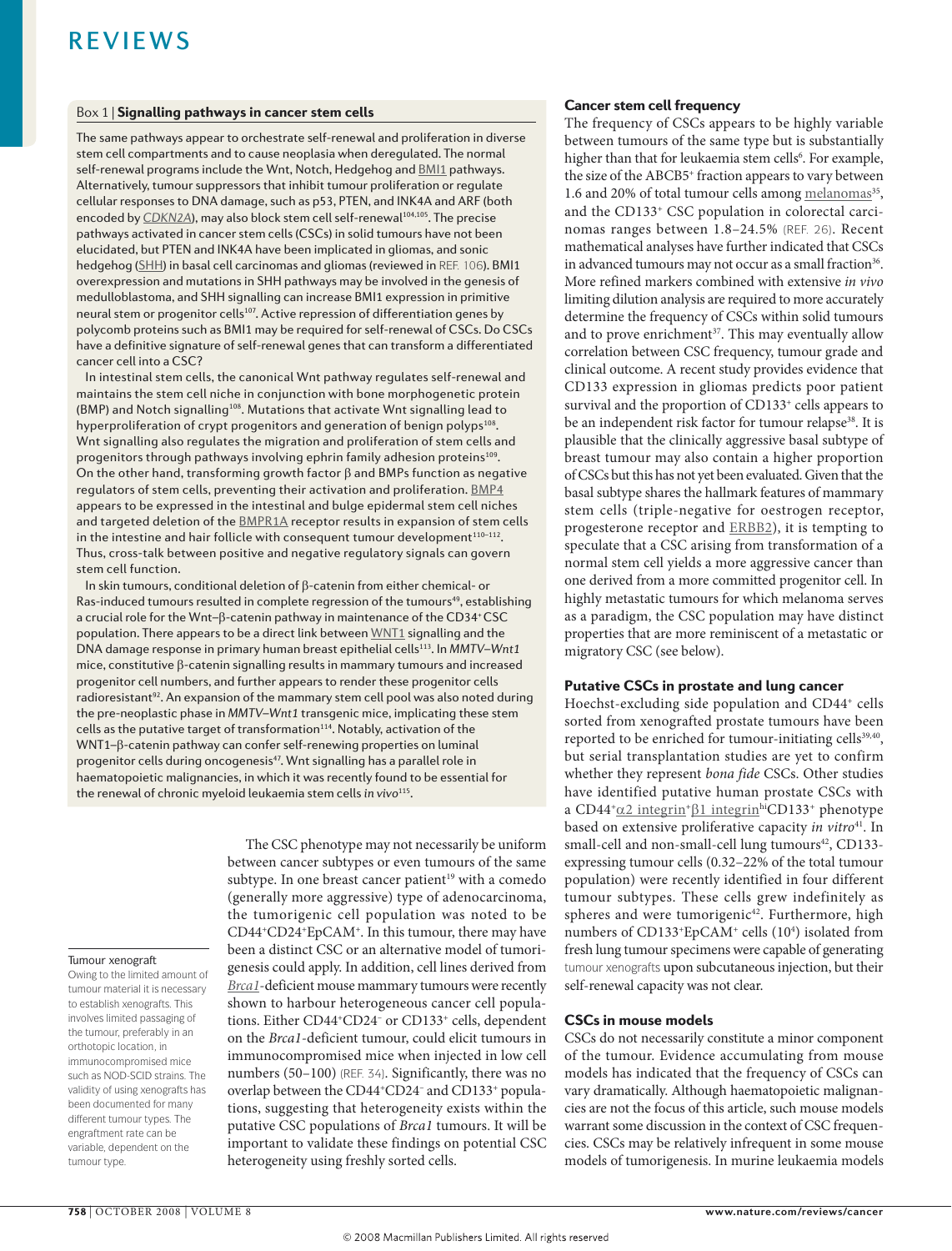originating from the MOZ-TIF2 translocation<sup>13</sup>, a blast crisis model of CML<sup>43</sup> or *[Pten](http://www.ncbi.nlm.nih.gov/sites/entrez?Db=gene&Cmd=ShowDetailView&TermToSearch=19211)*-deficient mice<sup>44</sup>, rare cells have leukaemia-forming capacity. However, recent studies by Kelly *et al.* have shown that >10% of cells in three mouse models of leukaemia or lymphoma have tumour-regenerating capacity, suggesting that these are maintained by a dominant cell population<sup>45</sup>. Indeed, the recipients of 3 out of 8 single-cell transfers from an *E*µ*–Myc* tumour developed lymphoma. Furthermore, at least 25% of granulocyte–myeloid progenitors or myeloid-lineage cells harbouring the *Mll–Af9* oncogene could initiate leukaemogenesis in recipient mice<sup>14,15</sup>. In all of these models, no functionally distinct subpopulation has been identified to date. These tumours may be sustained by a high frequency of CSC-like cells or, alternatively, they may conform to the clonal evolution model of tumorigenesis. Indeed, if every cell in these tumours proves to be a tumour-propagating cell, then neither model of heterogeneity applies.

In the context of mammary tumours, CSC subsets have been described in two different models of mammary tumorigenesis using distinct marker combinations. The use of syngeneic models excludes any bias associated with xenotransplantation systems. In *MMTV-Wnt1* mammary tumours, a THY1<sup>+</sup>CD24<sup>+</sup> cancer cell population (1–4% of tumour cells) was found to be highly enriched for tumorigenic activity relative to the non-THY1<sup>+</sup>CD24<sup>+</sup> population<sup>46</sup>. One in every 200 cells from this basal population generated tumours phenotypically similar to the original tumour upon injection near the upper mammary fat pads, and these could be serially passaged in mice. These studies further suggested that the Wnt–β-catenin signalling pathway has an important role in governing the self-renewal of cancer cells in these tumours. Using a different set of markers (β1 integrin, CD24 and CD61 (β3 [integrin\)](http://www.uniprot.org/uniprot/P05106)), we have also identified a CSC population in *MMTV–Wnt1* mammary tumours that confers 20-fold enrichment in tumour-initiating capacity<sup>47</sup>. In a model of the breast tumorigenesis that mimics breast cancer that develops in li–Fraumeni patients, the *Trp53*-null mammary tumour model, a subpopulation of cells at the tip of the β1 integrinhiCD24+ fraction was shown to be enriched for CSCs<sup>48</sup>. However, CSCs may not characterize all mouse models of mammary tumorigenesis. In the wellestablished *MMTV–Erbb2* strain, no CSC subset could be identified using multiple different cell surface markers. These luminal tumours exhibit substantial homogeneity and a frequency of 1 in 100 tumorigenic cells in the total epithelial population, suggesting a clonal evolution or stochastic model of tumorigenesis<sup>47</sup>.

Striking evidence for the existence of CSCs in mouse models has come from the study of cutaneous tumours. In mouse skin, bulge stem cells specifically express [CD34](http://www.uniprot.org/uniprot/P28906) and have been demonstrated to maintain follicular homeostasis. Remarkably, CD34<sup>+</sup> cells sorted from cutaneous tumours arising from DmBA–TPA-mediated carcinogenesis were shown to be 100-fold more potent in initiating tumours than unsorted tumour cells: 1,000 CD34+ cells induced tumours in syngeneic transplants,

#### Box 2 | Markers of cancer stem cells in solid tumours from patients

#### **aBcG5**

Member of the ATP binding cassette family, involved in transport of sterol and other lipids. ABCG2 (also known as breast cancer resistance protein) is a multi-drug transporter (see Hoechst SP below). ABCG5 confers [doxorubicin](http://www.cancer.gov/Templates/drugdictionary.aspx?CdrID=38860) resistance.

#### **aLDH1**

The ubiquitous aldehyde dehydrogenase (ALDH) family of enzymes catalyse the oxidation of aliphatic and aromatic aldehydes to carboxylic acids. ALDH1 has a role in the conversion of retinol to retinoic acid, which is important for proliferation, differentiation and survival.

#### **cD24 (HSa)**

A heavily glycosylated glycosylphosphatidylinositol-anchored adhesion molecule, which has a co-stimulatory role in B and T cells. The only known ligand for P-selectin. Although CD24 is not a specific marker of cancer stem cells, low levels can characterize breast tumour-initiating cells.

#### **cD44 (PGP1)**

An adhesion molecule with multiple isoforms that has pleiotropic roles in signalling, migration and homing. The standard form CD44H exhibits a high affinity for hyaluronate; CD44V confers metastatic properties.

#### **cD90 (THY1)**

A glycosylphosphatidylinositol-anchored membrane glycoprotein involved in signal transduction that has a potential role in stem cell differentiation. It may mediate the adhesion of thymocytes to the thymic stroma.

#### **cD133 (prominin 1)**

Five-transmembrane domain glycoprotein with a potential role in the organization of plasma membrane topology. Expressed on CD34<sup>+</sup> stem and progenitor cells in fetal liver, endothelial precursors, fetal neural stem cells and developing epithelium, CD133 has been detected by its glycosylated epitope in the majority of studies. Thus, AC133 may be a more reliable cancer stem cell marker<sup>116</sup>.

#### **epcaM (epithelial cell adhesion molecule; eSa, TrOP1)**

Homophillic Ca<sup>2+</sup>-independent cell adhesion molecule expressed on the basolateral surfaces of most epithelial cells. **Hoechst SP**

Side population (SP) phenotype due to the Hoechst<sub>33342</sub> efflux pump present on the plasma membrane in diverse cell types. Activity conferred by the ABC transporter ABCG2. Inhibited by [verapamil](http://www.cancer.gov/Templates/drugdictionary.aspx?CdrID=39730).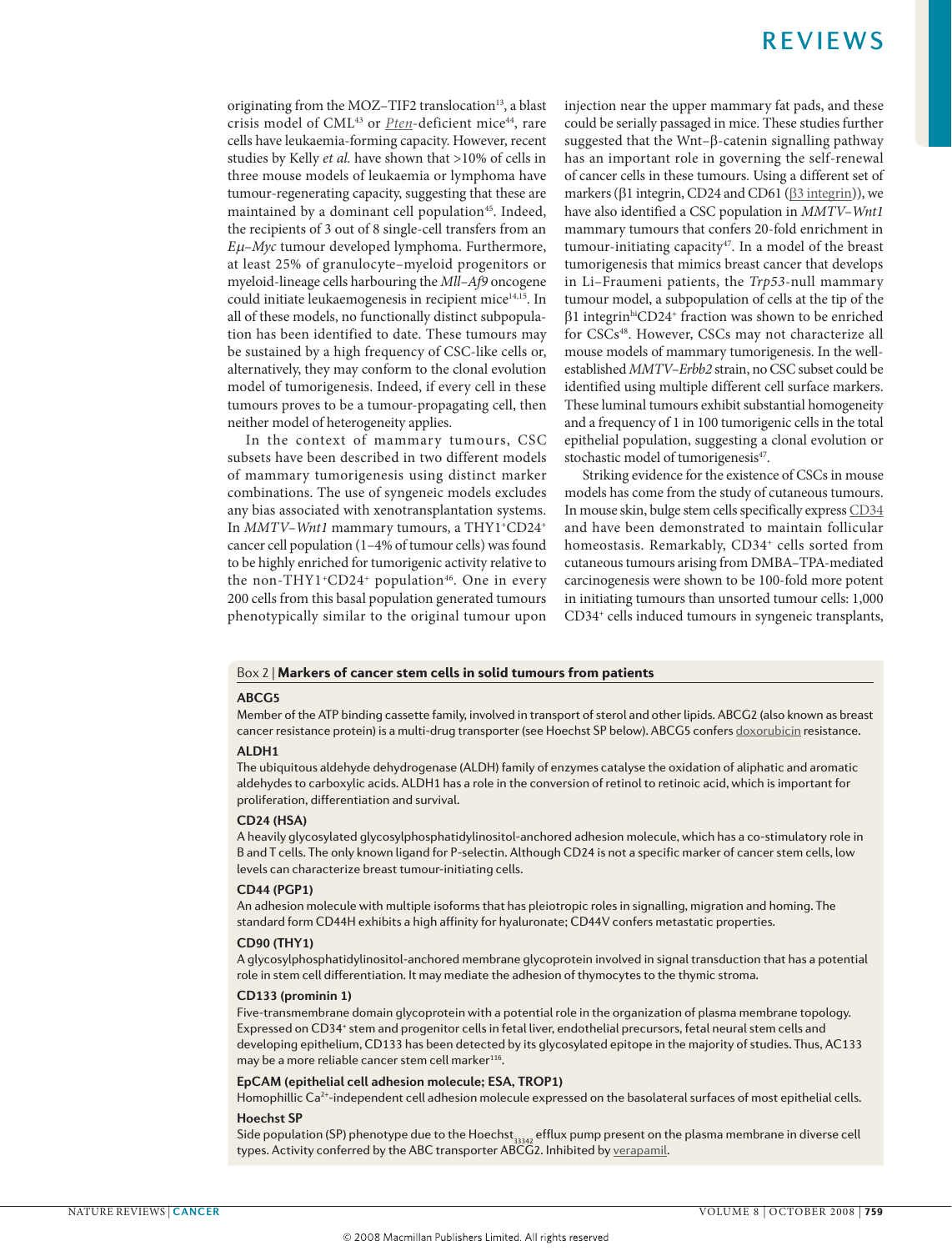| Tumour type   | <b>CSC</b> marker                         | <b>Tumour cells</b><br>expressing CSC<br>marker, % | Minimal number of cells<br>expressing CSC markers<br>for tumour formation | Injected in<br><b>Matrigel</b> | <b>Transplantation</b><br>site | <b>Strain</b>                                | <b>Refs</b> |
|---------------|-------------------------------------------|----------------------------------------------------|---------------------------------------------------------------------------|--------------------------------|--------------------------------|----------------------------------------------|-------------|
| <b>Breast</b> | CD44+/CD24 <sup>-/low</sup>               | $11 - 35$                                          | 200                                                                       | $+$                            | Mammary fat pad                | NOD-SCID                                     | 19          |
| <b>Breast</b> | CD44 <sup>+</sup> /CD24 <sup>-</sup>      | <b>ND</b>                                          | $2 \times 10^3$                                                           |                                | Mammary fat pad                | NOD-SCID                                     | 77          |
| <b>Breast</b> | ALDH1 <sup>+</sup>                        | $3 - 10$                                           | 500                                                                       | $+$ *                          | Mammary fat pad                | NOD-SCID                                     | 33          |
| <b>Brain</b>  | CD133 <sup>+</sup> (GBM)<br>$CD133^+(MB)$ | $19 - 29$<br>$6 - 21$                              | 100<br>100                                                                |                                | <b>Brain</b><br><b>Brain</b>   | NOD-SCID<br>NOD-SCID                         | 20<br>20    |
| <b>Brain</b>  | $CD133+$                                  | $2 - 3$                                            | 500                                                                       |                                | <b>Brain</b>                   | nu/nu                                        | 24          |
| Colon         | $CD133+$                                  | $1.8 - 25$                                         | 200                                                                       | $+$                            | Kidney capsule                 | NOD-SCID                                     | 26          |
| Colon         | $CD133+$                                  | $0.7 - 6$                                          | $3 \times 10^3$                                                           |                                | Subcutaneous                   | <b>SCID</b>                                  | 27          |
| Colon         | EpCAMhi/CD44+                             | $0.03 - 38$                                        | 200                                                                       | $+$                            | Subcutaneous                   | NOD-SCID                                     | 32          |
| Head and neck | $CD44+$                                   | $0.1 - 42$                                         | $5 \times 10^3$                                                           | $+$                            | Subcutaneous                   | Raq2/ $\gamma$ <sup>-DKO</sup> ,<br>NOD-SCID | 117         |
| Pancreas      | CD44+/CD24+/ESA+                          | $0.2 - 0.8$                                        | 100                                                                       | $+$                            | Pancreas                       | NOD-SCID                                     | 65          |
| Pancreas      | $CD133+$                                  | $1 - 3$                                            | 500                                                                       |                                | Pancreas                       | NMRI-nu/nu                                   | 28          |
| Lung          | $CD133+$                                  | $0.32 - 22$                                        | 10 <sup>4</sup>                                                           |                                | Subcutaneous                   | <b>SCID</b>                                  | 42          |
| Liver         | $CD90+$                                   | $0.03 - 6$                                         | $5 \times 10^3$                                                           |                                | Liver                          | SCID/Beige                                   | 53          |
| Melanoma      | ABCB5 <sup>+</sup>                        | $1.6 - 20$                                         | 10 <sup>6</sup>                                                           |                                | Subcutaneous                   | NOD-SCID                                     | 35          |
| Mesenchymal   | Side population<br>(Hoechst dye)          | $0.07 - 10$                                        | 100                                                                       |                                | Subcutaneous                   | NOD-SCID                                     | 118         |

#### Table 1 | Prospective isolation of human cancer stem cells from freshly dissociated solid tumours

\*Also injected with fibroblasts. ALDH, aldehyde dehydrogenase; CSC, cancer stem cell; EpCAM, epithelial cell adhesion molecule; ESA, epithelial specific antigen; GBM, glioblastoma multiforme; MB, medulloblastoma, ND, not determined; NOD-SCID, non-obese diabetic-severe combined immunodeficient; Rag2/γ<sup>/-</sup>DKO, Rag 2 common cytokine receptor γ-chain double knockout.

> whereas  $2.5 \times 10^4$  CD34<sup>-</sup> cells could not<sup>49</sup>. This orthotopic transplantation system also included primary keratinocytes and dermal fibroblasts to allow wholeskin reconstitution. The tumours exhibited the same hierarchical organization as the parent tumours and the CD34+ subset had self-renewing capacity, fulfilling the definition of a true CSC.

The high frequency of transplantable tumourpropagating cells (>10%) in certain mouse models of haematopoietic malignancy may reflect the more homogeneous nature of these lymphomas and leukaemias. These generally arise with much shorter tumour latency than solid tumours, presumably contributing to less heterogeneity within their cancer cell population. Nevertheless, the absolute frequency of CSCs is likely to vary markedly between different solid tumours and, in some cases, a different model of tumorigenesis may apply. Although the cell hierarchies are likely to be similar between mouse and human, mouse models may not always be representative of spontaneously occurring human malignancies, such as those models where the oncogenic event has occurred in a cell type that differs from that in human disease. The choice of genetically engineered mouse model and the cell type in which the promoter or enhancer driving the transgene is active will undoubtedly have major influence on the frequency of transplantable cells.

#### Are there metastatic cancer stem cells?

metastasis is the predominant cause of lethality in cancer patients. However, not every cell in a tumour has the ability to metastasize to other organs. metastatic potential depends on multiple factors that determine overall tumour cell growth, survival, angiogenesis and invasion. For epithelial malignancies, the epithelial– mesenchymal transition (EMT) is considered to be a crucial event in the metastatic process, which involves disruption of epithelial cell homeostasis and the acquisition of a migratory mesenchymal phenotype<sup>50</sup>. In many epithelial tumours, an EMT or loss of differentiation is frequently evident at the invading edge of the tumour and is likely to mediate cellular detachment and eventual metastasis<sup>50</sup>. The EMT appears to be controlled by canonical pathways such as the Wnt and transforming growth factor β pathways, both of which can be aberrantly activated during neoplasia. A recent report suggests that there may be a direct link between the EMT and acquisition of stem cell properties<sup>51</sup>. Cells undergoing an EMT could conceivably be the precursors to metastatic cancer cells, perhaps even metastatic CSCs. CSCs may also have a role in the creation of a particular niche for metastasis. It is notable that primary tumour cells can indeed generate a pre-metastatic niche by recruiting haematopoietic progenitor cells to tumour-specific niches<sup>52</sup>.

Can metastases directly arise from CSCs? Recent data have supported the concept of a metastatic CSC. Hermann *et al.* defined a distinct subset of CD133[+CXCR4](http://www.uniprot.org/uniprot/P61073)+ cells (CXCR4 is the receptor for the chemokine CXCl12 (also known as [SDF1\)](http://www.uniprot.org/uniprot/P48061)) that localized to the invasive edge of pancreatic carcinomas and exhibited significantly stronger migratory activity *in vitro* than CD133+CXCR4– cells despite both subsets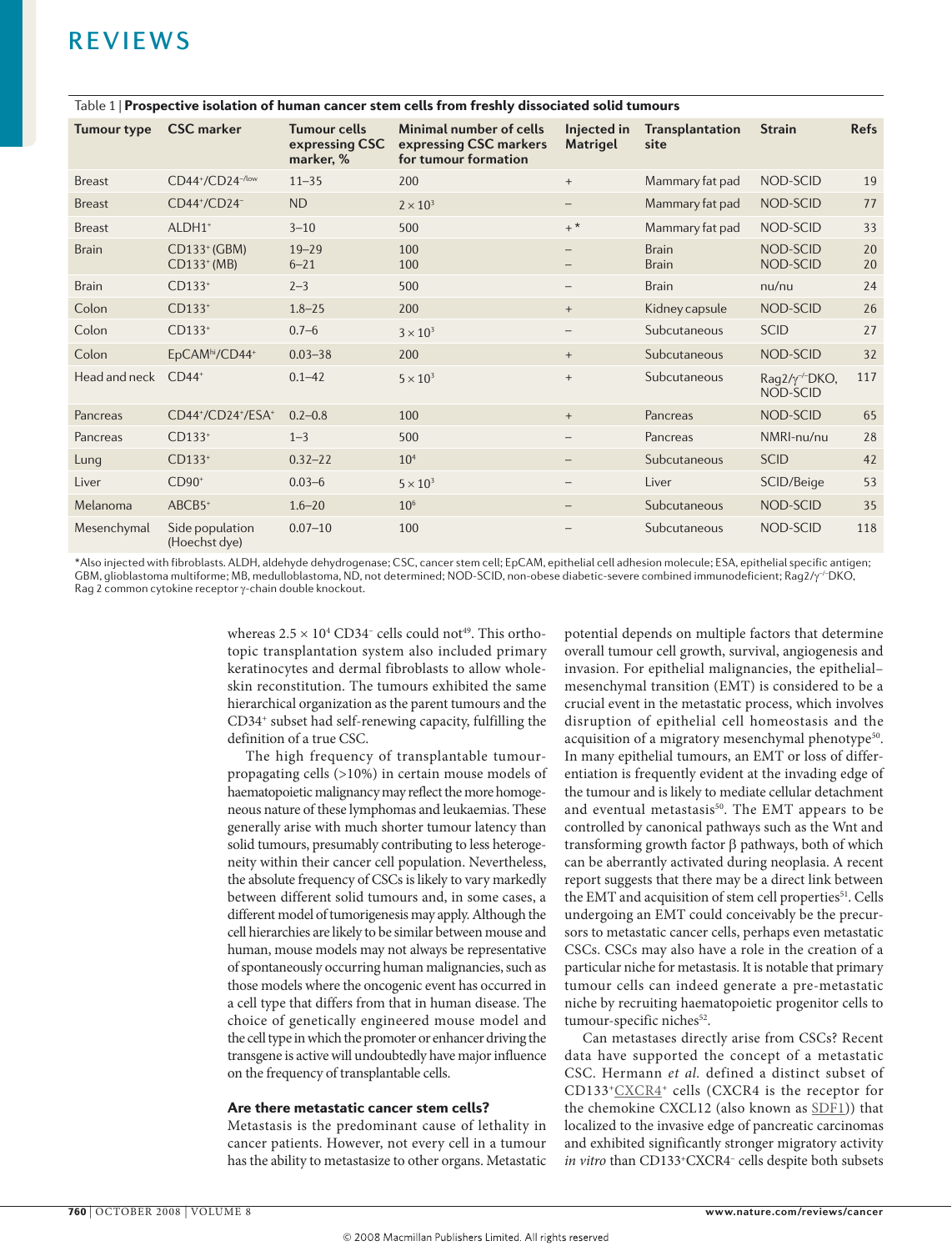showing similar tumour development<sup>28</sup>. Significantly, only CD133+CXCR4+ cells demonstrated *in vivo* metastatic activity to the liver. Although the study was performed using a pancreatic cancer cell line, the concept that there are functionally distinct subsets of cells that impart either tumour-propagating or metastatic activity seems compelling. Moreover, pharmacological depletion of CD133+CXCR4+ cells by inhibition of the CXCR4 receptor profoundly reduced the metastatic potential of pancreatic tumours without altering their tumorigenic potential. Primary pancreatic tumours comprised a higher fraction of CXCR4<sup>+</sup> cells that displayed increased migratory activity *in vitro* and, furthermore, correlated with metastatic disease in these patients. These findings have important therapeutic implications, as the design of drugs that target the metastatic CSC would be envisaged to have a profound effect on patient survival. In hepatocellular cancer, CSCs that might directly contribute to metastasis (circulating THY1<sup>+</sup> CSC-like cells) have been detected in patients with liver cancer and could generate tumours in immunocompromised mice<sup>53</sup>.

In breast cancer patients, CD44<sup>+</sup>CD24<sup>-/low</sup> cells are readily detectable in metastatic pleural effusions<sup>19</sup>, although there is often a substantial percentage of non-tumour cells present in malignant pleural fluid<sup>54</sup> and this aspect has yet to be addressed in prospective studies. Furthermore, a 186-gene invasiveness signature generated from CD44+CD24–/low cells indicates the propensity of a tumour to metastasize<sup>55</sup>. By contrast, an increased number of CD24<sup>+</sup> cells has been reported in distant metastases in breast cancer patients despite the CD44+ basal cell signature predicting decreased patient survival and a higher risk of distant metastases in lymph node-negative patients with invasive breast cancer56. Although there are few data on cellular mechanisms mediating the metastasis of breast cancer cells, it is possible that CD44<sup>+</sup>CD24<sup>-/low</sup> breast cancer cells initially metastasize and then change their phenotype following limited differentiation at their new site. In general, the CD44+ and CD24+ cell populations within the same tumour were found to be genetically identical, although one pleural effusion presented an exception. In metastatic colon cancer, CD133 does not seem to specifically mark the CSC subset, as both CD133+ and CD133– cells generated tumours and CD133– cells formed more aggressive tumours<sup>57</sup>. Collectively, these findings could reflect the generation of a distinct metastatic CSC within the tumour or the evolution of a second CSC with a different immunophenotype from the first CSC (FIG. 2).

#### Issues associated with transplantation

*Difficulties imposed by the nature of the xenograft model.* The efficiency of xenotransplantation, in the majority of cases, is considerably lower than that for syngeneic transplants. This is partly due to species-specific differences in the affinity (or recognition) of cytokine and growth factor receptors for their cognate ligands. A recent study by Kelly *et al.*45 has raised the possibility that rare CSCs may be inadvertently selected during xenotransplantation, whereas the majority of cells are incapable of



**Natural Progresses, generic and epigeneiic**<br>
mechanisms may result in the emergence of a self-Figure 2 | **Evolution of a metastatic cancer stem cell (cSc).** As a tumour progresses, genetic and epigenetic renewing metastatic CSC (mCSC) that expresses different cell surface markers from the CSC that is driving tumorigenesis. This mCSC, through a series of invasive processes that characterize metastasis, enters the blood stream and seeds a secondary tumour in a distinct organ.

surviving in their foreign environment owing to the lack of appropriate supporting factors. However, there are some murine growth factors that are important stimuli for stem and progenitor cells in multiple organs and can interact well with their equivalent human receptors, such as epidermal growth factor (EGF) and fibroblast growth factor 2 ([FGF2](http://www.uniprot.org/uniprot/P09038))<sup>58,59</sup>. Although there are limitations associated with xenografting, it seems likely that cells within many tumour types may receive sufficient signals from their host milieu. Sufficient time must be allowed for tumour development to occur following xenotransplantation and this is an important parameter when interpreting data.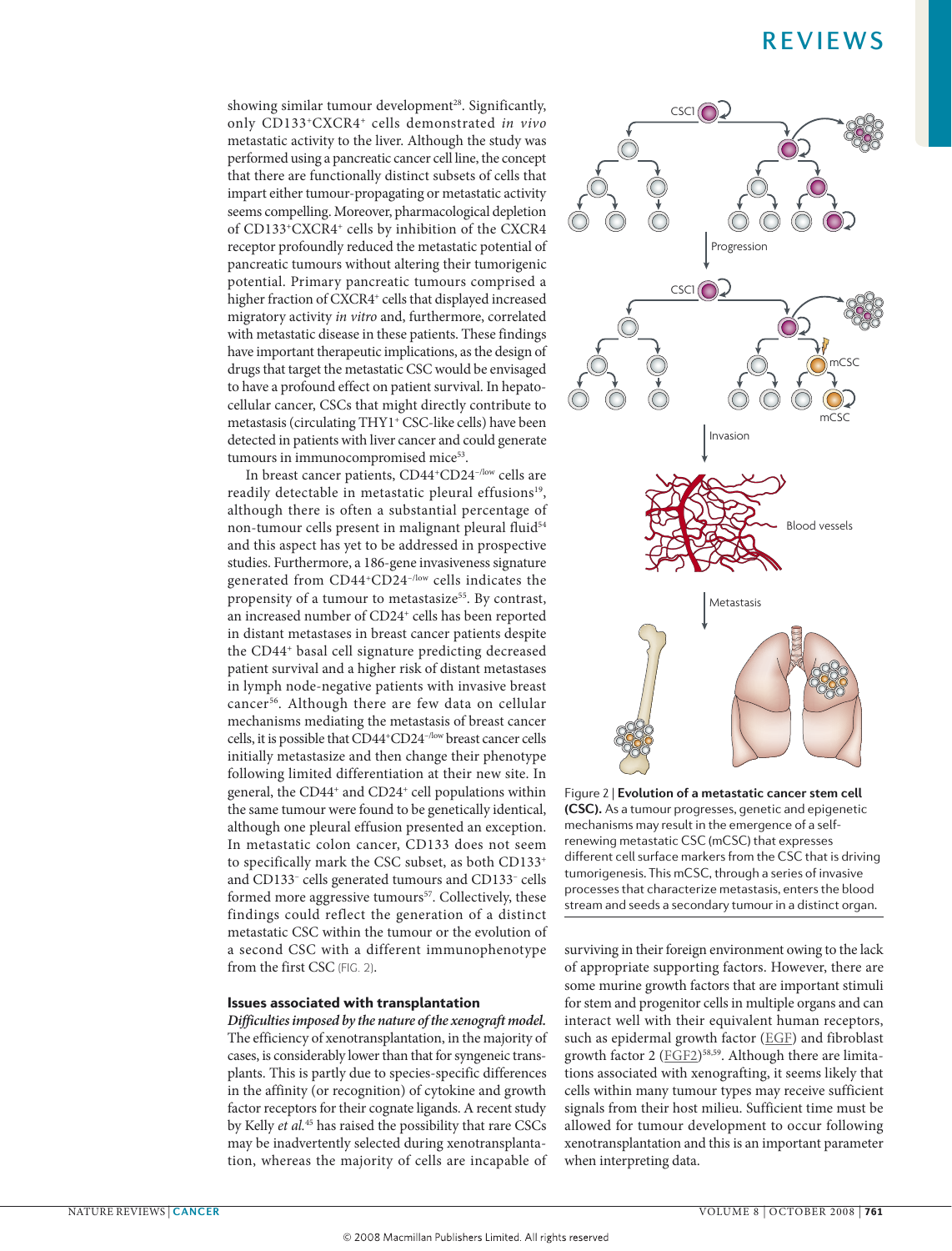The importance of both species- and tissue-specific influences is highlighted by the studies of Kuperwasser *et al.*60. This work involved 'humanization' of the mouse mammary fat pad through the pre-injection of human breast fibroblasts into cleared mouse mammary fat pads to recapitulate the predominance of these cells in human breast tissue relative to the mouse mammary gland. Although outgrowths were generated in the humanized fat pads, the repopulating frequency by normal breast stem cells remains relatively low and highlights the challenge of recapitulating the human microenvironment in the mouse<sup>33,60</sup>. Similar arguments also apply to the tumour cell niche. Mixing experiments using same-patient cancer-associated fibroblasts with breast tumour epithelial cells may reconstitute the niche more effectively. The use of CD133<sup>+</sup> endothelial cell precursors or mesenchymal stem cells may offer further improvement. Other tumour cells are also likely to cooperate with CSCs in tumour progression. moreover, the systemic environment is clearly important but this is not necessarily apparent at first. For example, oestrogen has been found to profoundly affect the growth of oestrogen receptor-negative breast cancers<sup>61</sup>. Circulating oestrogens led to recruitment of bone marrow-derived stromal cells and promoted the growth of tumours in virgin mice. However, recapitulation of the human systemic environment in a mouse model poses a significant challenge.

*Residual immune effector cells.* Another factor that can significantly influence the efficiency of human cell engraftment is the presence of residual immune effector cells in recipient mice. For example, non-obese diabetic-severe combined immunodeficient (noD-SCID) mice show better engraftment than SCID mice owing to a polymorphism in the NOD Sirpa allele. This polymorphism confers support for human haematopoiesis in NOD-SCID mice by mediating enhanced binding to the human [CD47](http://www.uniprot.org/uniprot/Q08722) ligand on human haematopoietic stem cells62, and indicates an essential role for mouse macrophages as mediators of engraftment of these human stem cells. NOD-SCID mice, however, retain some natural killer cell activity. This variable has now been eliminated through the generation of NOD-SCID-IL2Ry<sup>null</sup> (interleukin 2 receptor γ) mice, which lack mature lymphocytes and natural killer cells and are long-lived compared with other immunodeficient strains<sup>63</sup>. In these mice, human peripheral blood stem cells engraft at high frequency<sup>63</sup>. Although engraftment is improved by implantation into immunocompromised mice, it is also clear that immune cells have a role in the progression of many tumours. Ultimately, it will be imperative to use human bone marrow to reconstitute the haematopoietic and immune repertoire in mice to improve the efficacy of xenotransplantation.

Both normal and cancerous cells from numerous organs can be expanded as non-adherent sphere-like

Non-adherent sphere

cellular aggregates in serum-free media containing eGF and FGF2.

*The site of transplantation influences tumour-initiating frequency.* Context is an important factor in determining the tumorigenic frequency and striking differences have been observed when tumour cells were transplanted into different microenvironments. Glioblastoma-derived

cells exhibit take efficiencies of 50% when implanted subcutaneously and 100% when orthotopically implanted into the cranium<sup>64</sup>. Conversely, substantially increased numbers of tumour cells were required for tumorigenesis when injected into the pancreas as opposed to a subcutaneous site, which is not the normal niche for pancreatic cancer cells<sup>65</sup>. This finding suggests that an altered vascular environment can influence the activity of tumour cells, but it is nevertheless important to use an orthotopic transplantation assay to recapitulate the tumour environment as closely as possible. For the colon CSC, an orthotopic transplantation assay has not yet been described, but a marked difference was noted in the tumour-initiating frequency dependent on the site of injection. Under the kidney capsule, the take rate approaches 100%, whereas it is only about 30% if the tumour cells are injected subcutaneously (J. Dick, personal communication). This difference may reflect the highly vascular sub-renal environment. The site of transplantation could also account for the different numbers of cells from the colon CSC-enriched population required to induce a tumour in separate studies. Ricci-vitiani *et al.*27reported that at least 3,000 cells were required to induce a tumour following subcutaneous injection, and O'Brien *et al.*<sup>26</sup> found that 100-200 cells implanted under the renal capsule were sufficient.

matrigel has been commonly used in xenotransplantation assays, as evident in TABLe 1. As a reconstituted basement membrane, it has primarily been used by epithelial biologists to study invasion by tumour cells, and an altered extracellular matrix can indeed promote tumour development<sup>66</sup>. Matrigel was found to dramatically facilitate tumorigenesis of human breast<sup>67</sup> and squamous cell carcinoma cells<sup>68</sup> in mice and even supported tumour development by cell lines that did not grow under standard conditions<sup>68</sup>. Human [teratoma](http://www.cancer.gov/Templates/db_alpha.aspx?CdrID=44248) formation in the mouse was also markedly influenced by the presence of matrigel, such that tumorigenic efficiency following subcutaneous injection was increased from 25% to 100% (ReF. 69). It seems that the use of matrigel for all tumour types is arguably not always physiological, as it may provide tumour cells with additional proliferative or survival signals that they may not encounter in their usual microenvironment. Despite the potentially more permissive environments provided by some implantation sites or matrigel, it is relevant that only the CSC and not the negative cell fraction from primary tumours induced the formation of tumours in recipient mice (TABLE 1).

#### Non-adherent sphere assays for CSCs

Although serial orthotopic transplantation studies are the gold standard for both normal cells and CSCs, they require substantial time (FIG. 3). Non-adherent sphere assays are increasingly being used to evaluate stem cell activity in normal tissue as well as putative CSCs. However, in the majority of these serum-free 'sphere' cultures, there is little definitive information as to which cells are being propagated. The defining characteristics of these different spheres and their relationship with normal stem cells have been unclear, causing overinterpretation of results in many cases. This is largely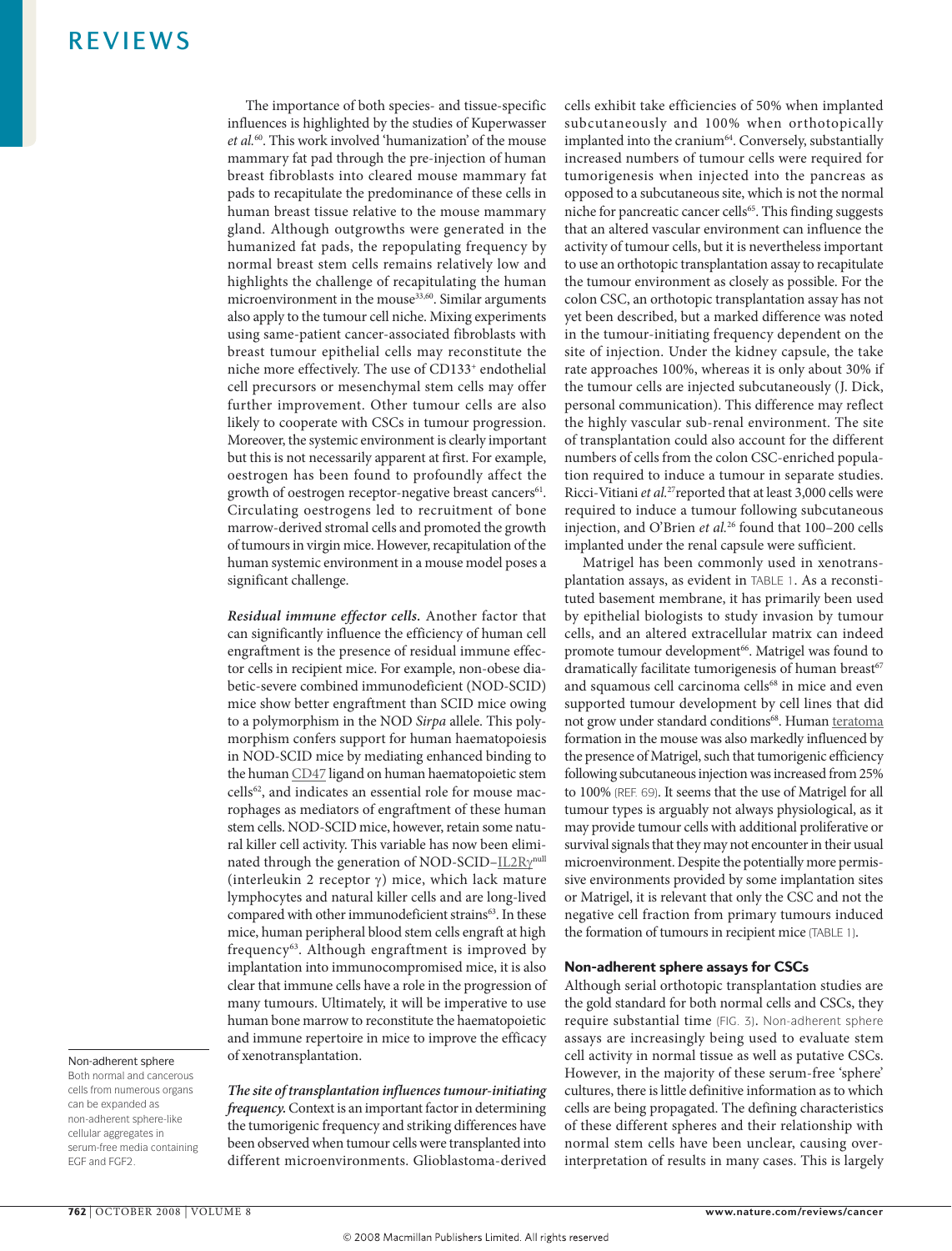

Figure 3 | Ex vivo and in vivo assays for tumour cells. a | The non-adherent sphere assay predicts that a cancer stem cell (CSC) can be serially passaged for many cycles and that it generates a tumour sphere resembling the primary sphere in each case. **b** Tumour cells may be passaged directly on plastic or embedded in Matrigel, a substitute for the basement membrane. Each colony-forming assay represents a read-out for progenitor cell activity. Stem cells and progenitors cannot be distinguished in these assays.  $c$  The gold-standard for evaluating the presence of CSCs is orthotopic transplantation of sorted human subpopulations into an immunocompromised mouse.

because extensive self-renewal (a cardinal feature of stem cells and CSCs) has been difficult to define in the context of a sphere assay<sup>70,71</sup>.

The neurosphere has been widely used to study neurogenesis and represents the best-studied sphere assay, both in terms of clonality and multipotent differentiation. There is clear evidence that neurospheres can be derived from stem as well as progenitor cells and that neurosphere frequency approximates progenitor cell activity more closely than stem cell activity $70,71$ . Extensive self-renewal demonstrated over more than five passages provides an indicator of neural stem cell activity but it is not useful for quantifying stem cell frequency. moreover, some assays have been performed with large numbers of cells and therefore not under clonal conditions. An alternative colony-forming cell assay in a collagen matrix may provide a better read-out of neural stem cells based on differential proliferative potential<sup>70</sup>. Although neural stem cells have largely been identified on the basis of their ability to self-renew and form multilineage colonies *in vitro*, the same cells may exhibit significantly different properties *in vivo*<sup>72</sup>.

In the context of sphere assays for tumour cells, a number of groups have found that glioblastomas efficiently form tumour spheres in a clonogenic manner<sup>20,22,24,73</sup>. CD133<sup>+</sup> cells in brain tumours have a greater tendency to form neurospheres than CD133– cells and, moreover, the most aggressive clinical samples of medulloblastoma demonstrated the highest secondary sphere-forming capacity<sup>20,24,120</sup>. Using this sphere assay, Hedgehog–Gli signalling has been implicated in regulating the self-renewal and tumorigenesis of CD133+ CSCs in gliomas and could be partially inhibited by cyclopamine, an inhibitor of the Hedgehog pathway<sup>74</sup>. Further, a chemical genetics screen for inhibitors of neurosphere proliferation has revealed small molecules that potently inhibit cultures enriched for CSCs<sup>75</sup>. Unexpectedly, [temozolomide](http://www.cancer.gov/Templates/drugdictionary.aspx?CdrID=41671) was recently shown to preferentially eliminate CSCs in human glioblastoma cells cultured *in vitro* as spheres and to substantially reduce tumorigenicity *in vivo,* suggesting that it could be effective in eradicating CSCs in conjunction with other therapies<sup>76</sup>. Remarkably, CD133<sup>+</sup> CSCs isolated from colon cancers could be maintained *in vitro* as undifferentiated tumour spheres for more than 1 year and these retained tumour-initiating capacity<sup>27</sup>. Although it remains to be determined whether non-adherent spheres selectively enrich for CSCs, this assay may provide a useful and predictive model of the therapeutic response of CSC-containing tumours to a specific drug or compound before testing *in vivo*.

Repeated passaging of cell lines for many generations frequently leads to change of characteristics and the acquisition of genetic aberrations, resulting in the selection of atypical clones. The distinction between tumorigenic and non-tumorigenic cell populations can therefore become blurred. moreover, cell surface markers on tumorigenic cells in established cell lines may differ from CSCs in primary tumours. Thus, observations made in cancer cell lines must be extended to primary tumours in order to validate their significance.

A malignant variant of the human breast cancer cell line SK-BR3 was generated upon serial passaging of cells in noD-SCID mice treated with the chemotherapeutic agent epirubicin<sup>77</sup>, using the mammosphere assay developed by Wicha and colleagues<sup>78</sup>. The drugresistant cell line was 100-fold more tumorigenic than the parental SK-BR3 line, exhibited a >100-fold increase in the proportion of CD44+CD24– lin– cells and could be continually grown as mammospheres *in vitro.* Serial transplantation of primary cancer xenografts in mice, either treated or untreated with chemotherapy, will be required to exclude the possibility that a dominant clone has been selected from this established cell line. It is noteworthy that for some breast cancer cell lines sphereselected cells were no more tumorigenic *in vivo* than cells grown on plastic, and that cells from malignant pleural effusions (from breast cancer patients) did not give rise to tumours after more than 10 months following fat-pad implantation, despite generating spheres in culture (B. vonderhaar, personal communication).

#### Therapeutic implications of CSCs

From a clinical perspective, the CSC concept has significant implications, as these cells need to be eradicated in order to provide long-term disease-free survival. Quiescent CSCs are thought to be more resistant to chemotherapy and targeted therapy. A recent study<sup>79</sup> supports the concept that certain CSCs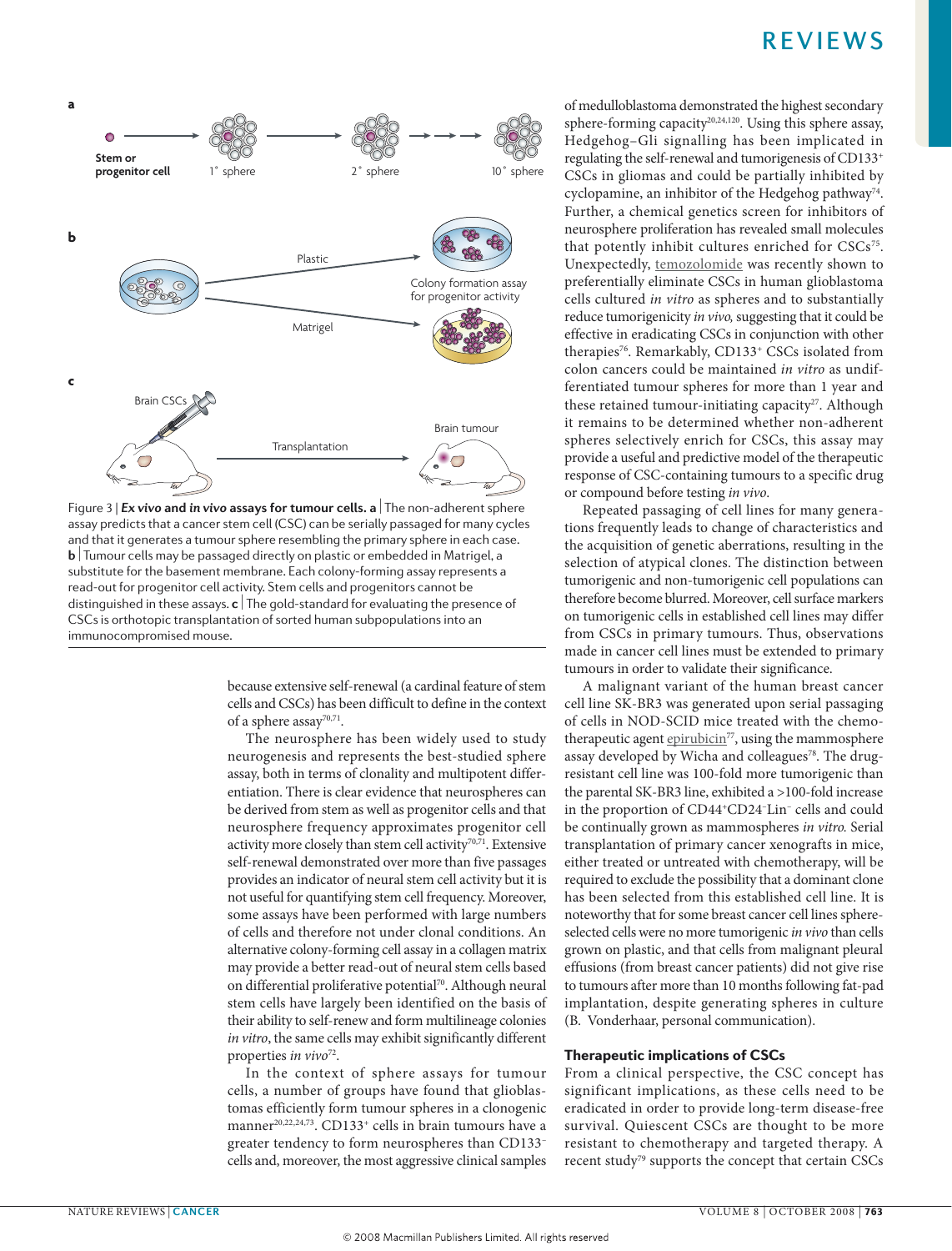may enter a quiescent state, given that the majority of human leukaemia stem cells in xenotransplanted mice were found in the G0 phase of the cell cycle and were resistant to chemotherapy. Furthermore, recent targeting of the PML tumour suppressor eradicated the quiescent leukaemia-initiating cells in CML<sup>80</sup>. In some cases, quiescent tumour stem cells may correspond to dormant cancer cells. Inactivation of the MYC oncogene in a hepatocellular carcinoma model revealed that these tumours can exist in a state of dormancy, possibly identifying the dormant cells as liver CSCs<sup>81</sup>. Most CSCs, however, appear to evade cytotoxic therapies or irradiation through active mechanisms. In other cases, clinical evidence indicates that the emergence of drug-resistant clones is through the acquisition of mutations and clonal evolution, such as the *BCR–ABL* mutations that arise in imatinib-resistant Cml.

Although the true clinical relevance of the CSC is yet to be revealed, there are tantalizing reports that the CSC can be selectively targeted without ablating normal stem cells. There are several examples of sensitizers within haematopoietic malignancies. Jordan and colleagues identified the naturally occurring small molecule parthenolide as an agent that selectively targets human leukaemia stem cells and not normal stem or progenitor cells<sup>82</sup>. [Rapamycin](http://www.cancer.gov/Templates/drugdictionary.aspx?CdrID=42555), which targets mTOR (also known as [FRAP1](http://www.uniprot.org/uniprot/P42345)), led to eradication of leukaemia-initiating cells arising due to *[Pten](http://www.ncbi.nlm.nih.gov/sites/entrez?Db=gene&Cmd=ShowDetailView&TermToSearch=19211)* deletion in mice and further restored normal HSC function, which was impaired through disruption of Pten<sup>44</sup>. CD44 may also be a therapeutic target for CSCs that express this molecule in solid cancers, as normal haematopoietic stem cells do not appear to rely on this adhesion molecule for their function to the same extent as leukaemia stem cells<sup>83,84</sup>. Indeed, altering CD44 function led to a marked delay in the progression of leukaemia in mouse models and provides a paradigm for targeting CSC niches. Nevertheless, it will be paramount to carefully establish whether such monoclonal antibodies also attack normal stem cells in the cancer patient.

Overall, stem cell maintenance pathways may provide suitable targets to sensitize CSCs to therapy, but only if normal somatic stem cells are unaffected. The stem cell niche itself may confer protection to normal cells against a CSC-targeted therapy but there is little definitive information on this at present. In other cases, the genetic programmes governing self-renewal may be differentially active in normal and malignant stem cells. of relevance here, β-catenin signalling was shown to be essential for sustaining skin CSCs but not normal follicular bulge epidermal stem cells. This mechanistic distinction could lead to specific targeting of CSCs in squamous cell carcinoma<sup>49</sup>.

In one strategy directed at eradicating CSCs in glioblastomas, Piccirillo *et al.*25 showed that bone morphogenetic proteins (BmPs) could induce differentiation of CD133<sup>+</sup> cells predominantly to astrocytelike cells, markedly attenuating their tumour-forming ability. BmP exposure depleted the CD133+ cell fraction *in vitro*, leading to a more differentiated phenotype. Transplantation of CD133<sup>+</sup> tumour cells previously cultured with BmP or implanted with beads soaked in BmP (either co-transplantation or post-orthotopic injection) reduced tumour growth and increased the survival of xenografted animals. Significantly though, some CSCs escaped differentiation by BmP, resulting in the death of some mice at 3 months after transplantation. A continuous dose of BmPs therefore seems to be required to ensure differentiation of the entire CSC pool. Deregulation of BmP signalling in gliomas through epigenetic silencing may lead to inhibition of differentiation of tumour-initiating cells, conveying pro-proliferative signals<sup>85</sup>.

There is increasing interest in the possibility of exploiting the putative CSC niche for drug targeting. CSCs may dictate expansion of the normal niche as they proliferate (FIG. 4). This may eventually lead to an altered niche as the cells become independent of normal regulatory signals and produce extrinsic factors that deregulate niche-forming cells. Even though there is substantial evidence for an instructive role of the tumour microenvironment, the existence and architecture of the CSC niche remain elusive. Nevertheless, aberrant stem cell niches may result in disease, as exemplified by an altered haematopoietic stem cell niche leading to the development of myeloproliferative disease<sup>86</sup>. Moreover, glioblastoma and medulloblastoma CSCs appear to be maintained by signals from an aberrant vascular niche that mimics the normal stem cell niche. Parallel findings by Calabrese *et al.*87 and Bao *et al.*21 showed that freshly isolated CD133<sup>+</sup> CSC-enriched cells but not CD133– glioblastoma cells formed highly vascular tumours in the brains of immunocompromised mice. Treatment of CD133<sup>+</sup> cells with **bevacizumab**, a vascular endothelial growth factor-neutralizing monoclonal antibody, markedly inhibited their ability to initiate tumours *in vivo* and depleted both blood vessels and self-renewing CD133<sup>+</sup> cells from tumour xenografts. These studies suggest that glioblastoma CSCs have potent angiogenic activity. Thus, anti-angiogenic therapy in conjunction with cytotoxic chemotherapy may prove effective in targeting CSCs in glioblastomas<sup>88</sup>.

Studies on whether CSCs in solid tumours are more chemoresistant or radioresistant than the bulk population are most advanced for brain cancer. Bao *et al.*24 demonstrated that CD133+ cells in fresh glioblastoma specimens or glioma xenografts irradiated *in vivo* were more resistant to ionizing irradiation than CD133– cells. Thus, an expansion in the CD133+ subset was found following irradiation both *in vitro* and *in vivo*. Notably, they observed that CD133<sup>+</sup> cells preferentially activated the DNA damage checkpoint response more effectively than CD133– cells in human glioma xenografts and primary glioblastoma specimens. Therefore, this CSC population appears to have evolved a more efficient DNA damage repair system than the bulk of the tumour, conferring resistance to radiation treatment. most recently, inhibition of the PI3K pathway was found to sensitize putative CSCs in the perivascular niche of medulloblastoma to radiation-induced apoptosis<sup>89</sup>. Brain CSCs may also be augmented by hypoxia. Hypoxia has been shown to have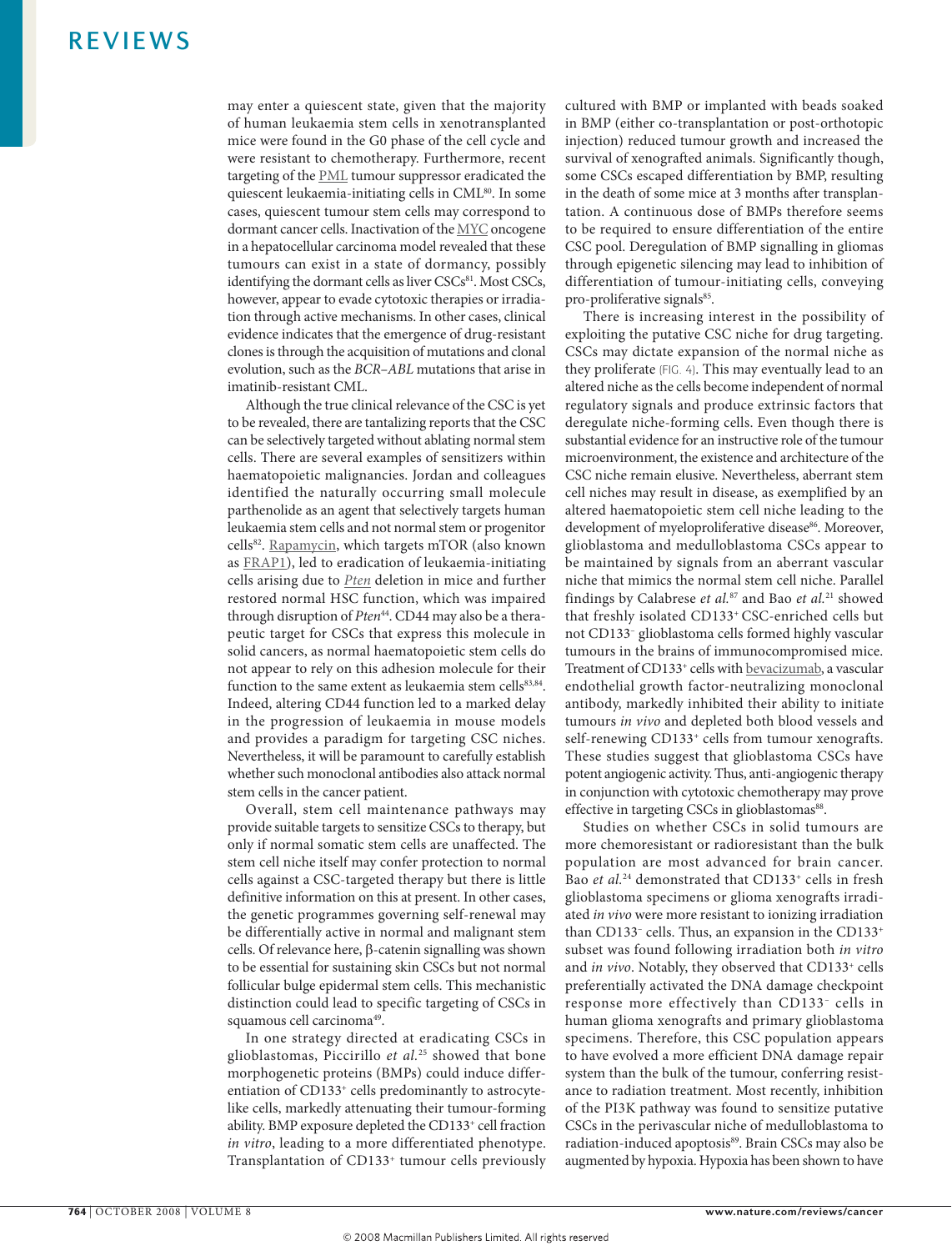

Figure 4 | **Reciprocal interactions between the cancer stem cell (CSC) and its microenvironment or niche. a** Normal niche containing a stem cell (SC), progenitor cell (P) and supporting cells.  $\mathbf{b}$  A series of genetic and epigenetic changes occur in a stem cell (or committed progenitor cell), leading to the generation of a CSC. This leads to expansion of cells within the niche.  $c \mid$  Genetic and epigenetic changes occurring in a cell within the niche (green) results in the inappropriate production of a growth factor (GF), for example, which eventually leads to the generation of a CSC.  $d$  The niche adapts to the presence of CSCs, with cells changing their properties (blue) and/or the recruitment of cells that would not normally be present. In (**b**), (**c**) and (**d**), the architecture of the niche has been altered through the genesis of a CSC.

an important role in defining sensitivity to radiation<sup>90</sup>, perhaps through promoting CSC maintenance. Radioresistance has also been implicated in putative breast CSC populations<sup>91,92</sup>.

Recent attempts to enrich for breast tumour-forming cells have taken advantage of the apparent therapeutic resistance of CSCs<sup>93</sup>. In chemotherapy-treated patients,  $\sim$ 74% of tumour cells had the CD44+CD24-/low phenotype compared with 9% of cells from untreated patients<sup>77</sup>. Enrichment of these putative CSCs was also evident on analysis of paired specimens from seven patients taken before chemotherapy and then following neoadjuvant chemotherapy. In a larger study, clinical evidence for a subpopulation of chemotherapy-resistant breast CSCs was obtained, lending support to the CSC

hypothesis<sup>94</sup>. In the context of mouse tumours, CSCs in *Brca1-* and [p53](http://www.uniprot.org/uniprot/P02340)-mediated mouse mammary tumours may contribute to [cisplatin](http://www.cancer.gov/Templates/drugdictionary.aspx?CdrID=39515) resistance<sup>95</sup>. For pancreatic carcinoma, treatment of mice carrying tumour xenografts with [gemcitabine,](http://www.cancer.gov/Templates/drugdictionary.aspx?CdrID=41213) a drug frequently used to treat patients with pancreatic cancer, also revealed that the CD133<sup>+</sup> CSC population is more resistant<sup>28</sup>. Recent serial transplantation studies have revealed that CSCs in colorectal cancers are substantially enriched following chemotherapy and have increased AlDH1 activity that mediates resistance to [cyclophosphamide](http://www.cancer.gov/Templates/drugdictionary.aspx?CdrID=39748)<sup>96</sup>. Using a different mechanism, some colon CSCs appear to resist cell death through the production of IL4 and antagonism of signalling along the IL4– $II_4R\alpha$  axis sensitizes these cells to chemotherapeutic drugs<sup>97</sup>.

The mechanisms underlying drug resistance are poorly understood but various stem cells often express higher levels of drug-resistance proteins such as ATP-binding cassette half-transporter proteins [\(ABCG2](http://www.uniprot.org/uniprot/Q9UNQ0) and [ABCG5\)](http://www.uniprot.org/uniprot/Q9H222) and multidrug resistance protein 1 (MDR1) transporters, and augmented levels of these in CSCs may contribute to the refractoriness of metastatic cancer to chemotherapy<sup>98</sup>. Interestingly, expression of the drug transporter and chemoresistance mediator ABCB5 (ReF. 35) correlated with clinical melanoma progression, and specific targeting of the ABCB5+ subset with a monoclonal antibody significantly inhibited tumour growth<sup>35</sup>.

#### **Conclusions**

Although there is substantial evidence for the existence of CSCs in both mouse and human carcinomas, many unresolved issues are apparent. CSC fractions in solid tumours remain highly impure populations and the reported frequencies for the same tumour types have varied enormously between different groups, reflecting impurity as well as technical differences. Nonetheless, the CSC frequency is anticipated to differ between individual tumours of the same subtype and to be potentially higher in more aggressive tumours. In any event, more definitive markers are required, as many antigens including CD133 are widely expressed outside of the putative CSC population. It is curious that CD133 marks so many different types of CSCs, as well as normal stem cells, perhaps implying a fundamental role in sustaining the stem cell phenotype. Recent findings using a mouse knock-in model have indicated that CD133 is expressed widely in the colon<sup>57</sup> but questions remain as to whether *CD133* promoter activity correlates with CD133 surface expression and whether expression of the glycosylated form (AC133 epitope) is restricted to CSCs.

There is relatively poor overlap between the different markers reported for CSCs within a given tumour type, such as those in breast and pancreatic tumours. The lack of concordance most probably reflects impure populations. Additional markers may come from gene expression analyses, proteomics or the high-throughput generation of monoclonal antibodies against cell surface antigens. Even though none of the markers defined so far is unique to the CSC, this task may prove impossible for certain tumours. Nevertheless, a combination of refined markers should greatly improve purity, as so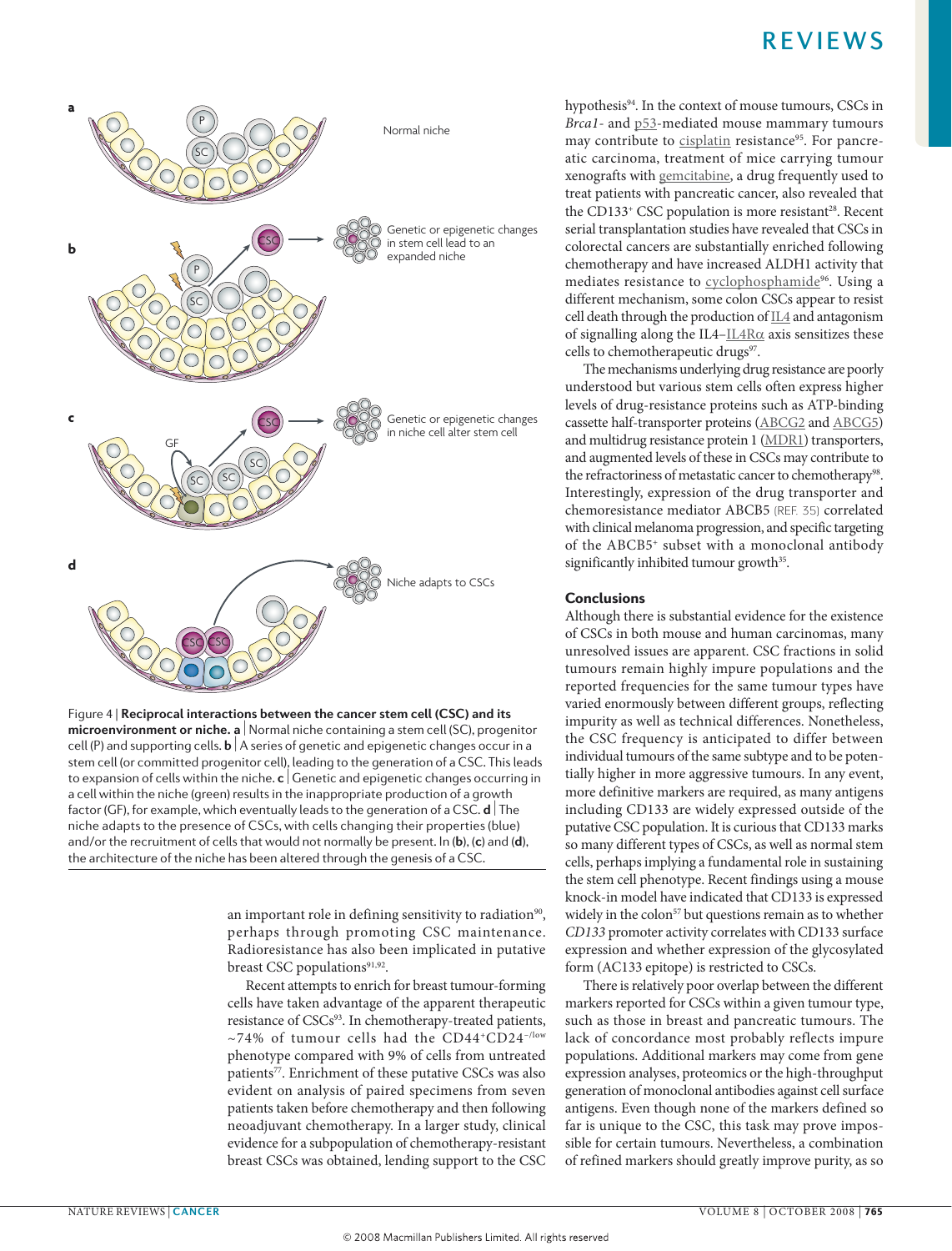elegantly exemplified for the haematopoietic stem cell. Differences between normal stem cells and CSCs may reveal novel antigenic and molecular targets for therapy. There are indeed phenotypical differences reported between leukaemia stem cells and haematopoietic stem cells, such as THY1 and IL3Rα expression<sup>99,100</sup>.

It will be important to evaluate the stability of the CSC immunophenotype over time. In addition, one has to be cognisant that proteolytic enzymes may potentially destroy or modulate the expression of cell surface markers. Recent findings of Shmelkov *et al.* highlight the importance of careful preparation of single cell suspensions<sup>57</sup>. Relevantly, CSC markers often mimic those expressed on the normal cell counterpart, suggesting that proteolytic digestion of solid tumours does not necessarily alter surface immunophenotype. If some markers prove to be transiently expressed or subject to stochastic activation, then relying on prospective isolation of CSCs will not be a valid approach. Intriguingly, clonal heterogeneity (based on cell surface markers) in a haematopoietic progenitor cell line could be re-established from multiple subclones<sup>101</sup>, although specific subclones had distinct but fluctuating transcriptomes. If applicable to certain solid tumours, then these would be viewed as following the clonal evolution paradigm of heterogeneity.

Ultimately, it is essential to demonstrate that solid tumours can be formed from a single transplanted CSC, analogous to the lentiviral tagging of acute myeloid leukaemia cells<sup>102</sup> or the single cell transplants carried out with teratocarcinoma cells<sup>103</sup>. Clonal assays are also necessary to determine whether CSCs are heterogeneous and exhibit difference degrees of 'stemness'102. Detailed genetic analyses of tumour cell populations (preferably at the single-cell level) in patients at different stages of disease, before and after treatment, and during relapse or therapeutic resistance will provide further validation of the hierarchical model and distinguish those tumours that follow the clonal evolution rather than the CSC paradigm.

An integrated, multifaceted approach with the development of suitable *ex vivo* and *in vivo* models should lead to further characterization of the CSC. High-resolution imaging technology together with stromal markers will improve our understanding of the cellular niche for different CSCs and will facilitate refinement of the transplantation models to more accurately recapitulate the niche of tumorigenic cells. From a clinical perspective, it will be equally important to decipher mechanisms of chemoresistance and radioresistance that operate in CSCs. The generation of mouse models that develop heterogeneous tumours that closely mimic human malignancies and early generation xenograft tumours from patients will provide powerful tools for evaluating the therapeutic sensitivity of CSCs. There is an additional need for tracking residual CSCs following treatment in order to monitor the efficacy of potential anti-CSC-targeted therapies. With advanced *in vivo* imaging technology, it might be possible to visualize tumour cells and their progression. During tumorigenesis, characteristics of the CSC may change and a distinct CSC could eventually emerge, thus presenting a 'moving target'. In practice, combinatorial treatments involving both cytotoxic and targeted therapies will probably be required to ablate all cancer cells, particularly if there is a 'moving target' or if both models of heterogeneity apply.

- 1. Heppner, G. H. & Miller, B. E. Tumor heterogeneity: biological implications and therapeutic consequences. *Cancer Metastasis Rev.* **2**, 5–23 (1983).
- 2. Southam, C. M. & Brunschwig, A. Quantitative studies of autotransplantation of human cancer. *Cancer* **14**, 971–978 (1961).
- 3. Furth, J. & Kahn, M. C. The transmission of leukemia in mice with a single cell. *Am J. Cancer* **31**, 276–282 (1937).
- 4. Hewitt, H. B. Studies of the dissemination and quantitative transplantation of a lymphocytic leukaemia of CBA mice. *Br. J. Cancer* **12**, 378–401 (1958).
- 5. Hamburger, A. W. & Salmon, S. E. Primary bioassay of human tumor stem cells. *Science* **197**, 461–463 (1977).
- 6. Bonnet, D. & Dick, J. E. Human acute myeloid leukemia is organized as a hierarchy that originates from a primitive hematopoietic cell. *Nature Med.* **3**, 730–737 (1997).
- 7. Reya, T., Morrison, S. J., Clarke, M. F. & Weissman, I. L. Stem cells, cancer, and cancer stem cells. *Nature* **414**, 105–111 (2001).
- 8. Nowell, P. C. The clonal evolution of tumor cell populations. *Science* **194**, 23–28 (1976). **A seminal paper describing the clonal evolution of tumour cell populations involving stepwise selection of cells through the acquisition of genetic changes.**
- 9. Campbell, L. L. & Polyak, K. Breast tumor heterogeneity: cancer stem cells or clonal evolution? *Cell Cycle* **6**, 2332–2338 (2007).
- 10. Lapidot, T. *et al.* A cell initiating human acute myeloid leukaemia after transplantation into SCID mice. *Nature* **367**, 645–648 (1994).
- 11. Barabe, F., Kennedy, J. A., Hope, K. J. & Dick, J. E. Modeling the initiation and progression of human acute leukemia in mice. *Science* **316**, 600–604 (2007).

**This study reveals that leukaemia stem cells have the potential to evolve with time from a primitive cell**  **type to one containing rearranged immunoglobulin H genes. One implication of this work is that CSCs themselves may be subject to clonal evolution.**

- 12. Clark, E. A., Golub, T. R., Lander, E. S. & Hynes, R. O. Genomic analysis of metastasis reveals an essential role for RhoC. *Nature* **406**, 532–535 (2000).
- 13. Huntly, B. J. *et al.* MOZ–TIF2, but not BCR–ABL, confers properties of leukemic stem cells to committed murine hematopoietic progenitors. *Cancer Cell* **6**, 587–596 (2004).
- 14. Krivtsov, A. V. *et al.* Transformation from committed progenitor to leukaemia stem cell initiated by MLL–AF9. *Nature* **442**, 818–822 (2006).
- 15. Somervaille, T. C. & Cleary, M. L. Identification and characterization of leukemia stem cells in murine MLL–AF9 acute myeloid leukemia. *Cancer Cell* **10**, 257–268 (2006).
- 16. Cozzio, A. *et al.* Similar MLL-associated leukemias arising from self-renewing stem cells and short-lived myeloid progenitors. *Genes Dev.* **17**, 3029–3035  $(2003)$
- 17. Chen, W. *et al.* Malignant transformation initiated by *Mll*–*AF9*: gene dosage and critical target cells. *Cancer Cell* **13**, 432–440 (2008).
- 18. Jamieson, C. H. *et al.* Granulocyte-macrophage progenitors as candidate leukemic stem cells in blastcrisis CML. *N. Engl. J. Med.* **351**, 657–667 (2004).
- 19. Al-Hajj, M., Wicha, M. S., Benito-Hernandez, A., Morrison, S. J. & Clarke, M. F. Prospective identification of tumorigenic breast cancer cells. *Proc. Natl Acad. Sci. USA* **100**, 3983–3988 (2003). **This paper provides the first description of the prospective purification of tumour-initiating cells from a solid malignancy, breast cancer.**
- 20. Singh, S. K. *et al.* Identification of human brain tumour initiating cells. *Nature* **432**, 396–401 (2004). **The first demonstration of CSCs in brain tumours through the use of CD133 for prospective isolation.**
- 21. Bao, S. *et al.* Stem cell-like glioma cells promote tumor angiogenesis through vascular endothelial growth factor. *Cancer Res.* **66**, 7843–7848 (2006).
- Beier, D. *et al.* CD133<sup>+</sup> and CD133<sup>-</sup> glioblastomaderived cancer stem cells show differential growth characteristics and molecular profiles. *Cancer Res.* **67**,
- 4010–4015 (2007). 23. Taylor, M. D. *et al.* Radial glia cells are candidate stem cells of ependymoma. *Cancer Cell* **8**, 323–335 (2005).
- 24. Bao, S. *et al.* Glioma stem cells promote radioresistance by preferential activation of the DNA damage response. *Nature* **444**, 756–760 (2006).
- 25. Piccirillo, S. G. *et al.* Bone morphogenetic proteins inhibit the tumorigenic potential of human brain tumour-initiating cells. *Nature* **444**, 761–765 (2006).

**These studies reveal that CSCs in gliomas appear to have different properties from the bulk of the population. Reference 24 shows that they are more radioresistant and reference 25 demonstrates that they are responsive to BMP-induced differentiation.**

- 26. O'Brien, C. A., Pollett, A., Gallinger, S. & Dick, J. E. A human colon cancer cell capable of initiating tumour growth in immunodeficient mice. *Nature* **445**, 106–110  $(2007)$
- 27. Ricci-Vitiani, L. *et al.* Identification and expansion of human colon-cancer-initiating cells. *Nature* **445**, 111–115 (2007).
- 28. Hermann, P. C. *et al.* Distinct populations of cancer stem cells determine tumor growth and metastatic activity in human pancreatic cancer. *Cell Stem Cell* **1**, 313–323 (2007).

**These findings support the concept of a distinct metastatic CSC with important implications for designing drugs that specifically target the metastatic CSC.**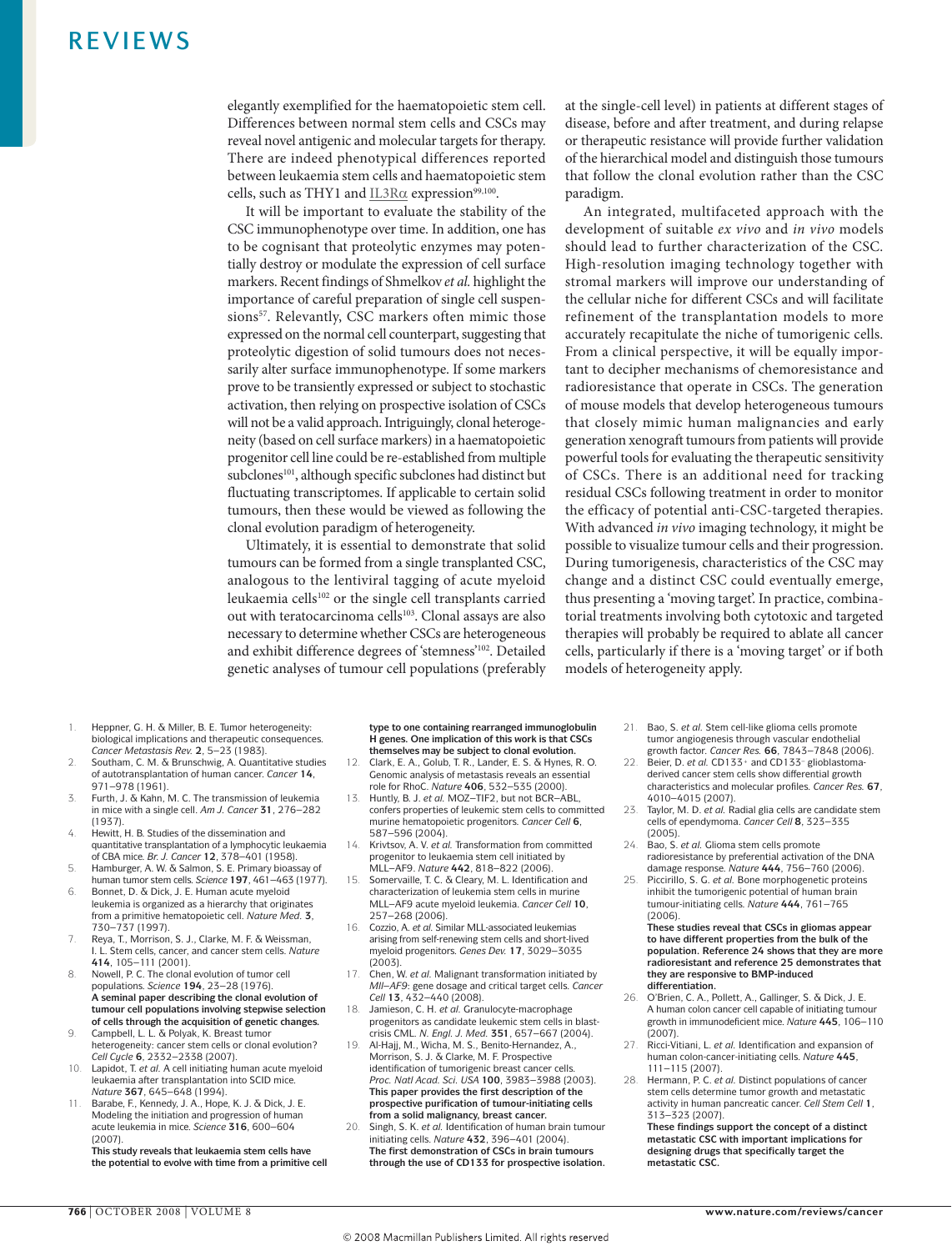- 29. Uchida, N. *et al.* Direct isolation of human central nervous system stem cells. *Proc. Natl Acad. Sci. USA* **97**, 14720–14725 (2000).
- 30. Lee, A. *et al.* Isolation of neural stem cells from the postnatal cerebellum. *Nature Neurosci.* **8**, 723–729 (2005).
- 31. Oshima, Y. *et al.* Isolation of mouse pancreatic ductal progenitor cells expressing CD133 and c-Met by flow cytometric cell sorting. *Gastroenterology* **132**, 720–732 (2007).
- 32. Dalerba, P. *et al.* Phenotypic characterization of human colorectal cancer stem cells. *Proc. Natl Acad. Sci. USA* **104**, 10158–10163 (2007).
- 33. Ginestier, C. *et al.* ALDH1 is a marker of normal and malignant human mammary stem cells and a predictor of poor clinical outcome. *Cell Stem Cell* **1**, 555–567 (2007).
- 34. Wright, M. H. *et al. Brca1* breast tumors contain distinct CD44+/CD24– and CD133– cells with cancer stem cell characteristics. *Breast Cancer Res.* **10**, R10 (2008).
- 35. Schatton, T. *et al.* Identification of cells initiating human melanomas. *Nature* **451**, 345–349 (2008). **This study reveals that expression of the CSC marker and drug transporter protein ABCB5 in melanoma correlates with clinical progression.**
- 36. Kern, S. E. & Shibata, D. The fuzzy math of solid tumor stem cells: a perspective. *Cancer Res.* **67**, 8985–8988 (2007).
- 37. Bonnefoix, T., Bonnefoix, P., Verdiel, P. & Sotto, J. J. Fitting limiting dilution experiments with generalized linear models results in a test of the single-hit Poisson assumption. *J. Immunol. Methods* **194**, 113–119 (1996).
- 38. Zeppernick, F. *et al.* Stem cell marker CD133 affects clinical outcome in glioma patients. *Clin. Cancer Res.* **14**, 123–129 (2008).
- 39. Patrawala, L. *et al.* Highly purified CD44+ prostate cancer cells from xenograft human tumors are enriched in tumorigenic and metastatic progenitor cells. *Oncogene* **25**, 1696–1708 (2006).
- 40. Patrawala, L. *et al.* Side population is enriched in tumorigenic, stem-like cancer cells, whereas ABCG2+ and ABCG2– cancer cells are similarly tumorigenic. *Cancer Res.* **65**, 6207–6219 (2005).
- 41. Collins, A. T., Berry, P. A., Hyde, C., Stower, M. J. & Maitland, N. J. Prospective identification of tumorigenic prostate cancer stem cells. *Cancer Res.* **65**, 10946–10951 (2005).
- 42. Eramo, A. *et al.* Identification and expansion of the tumorigenic lung cancer stem cell population. *Cell Death Differ.* **15**, 504–514 (2008).
- 43. Neering, S. J. *et al.* Leukemia stem cells in a genetically defined murine model of blast-crisis CML. *Blood* **110**, 2578–2585 (2007).
- 44. Yilmaz, O. H. *et al.* Pten dependence distinguishes haematopoietic stem cells from leukaemia-initiating cells. *Nature* **441**, 475–482 (2006).
- 45. Kelly, P. N., Dakic, A., Adams, J. M., Nutt, S. L. & Strasser, A. Tumor growth need not be driven by rare cancer stem cells. *Science* **317**, 337 (2007). **This paper has challenged the CSC hypothesis, following the observation that three mouse models of leukaemia and lymphoma are maintained by a dominant cell population. The authors posit that xenotransplantation may select for tumour cells capable of surviving in a foreign environment.**
- 46. Cho, R. W. *et al.* Isolation and molecular characterization of cancer stem cells in MMTV–*Wnt-1* murine breast tumors. *Stem Cells* **26**, 364–371 (2008).
- 47. Vaillant, F., Asselin-Labat, M. L., Shackleton, M., Lindeman, G. J. and Visvader, J. E. The mammary progenitor marker CD61/β3 integrin identifies cancer stem cells in mouse models of mammary
- tumorigenesis. *Cancer Res.* (in the press). 48. Zhang, M. *et al.* Identification of tumor-initiating cells in a p53 null mouse model of breast cancer. *Cancer Res.* **68**, 4674–4682 (2008).
- 49. Malanchi, I. *et al.* Cutaneous cancer stem cell maintenance is dependent on β-catenin signalling. *Nature* **452**, 650–653 (2008). **References 46–49 provide definitive evidence for the existence of CSCs in syngeneic mouse models of mammary and skin tumorigenesis. They further suggest that normal stem and progenitor markers have utility in the identification and isolation of CSCs.**
- Thiery, J. P. Epithelial–mesenchymal transitions in tumour progression. *Nature Rev. Cancer* **2**, 442–454 (2002).
- 51. Mani, S. A. *et al.* Mesenchyme Forkhead 1 (FOXC2) plays a key role in metastasis and is associated with aggressive basal-like breast cancers. *Proc. Natl Acad. Sci. USA* **104**, 10069–10074 (2007).
- 52. Kaplan, R. N. *et al.* VEGFR1-positive haematopoietic bone marrow progenitors initiate the pre-metastatic niche. *Nature* **438**, 820–827 (2005).
- 53. Yang, Z. F. *et al.* Significance of CD90+ cancer stem cells in human liver cancer. *Cancer Cell* **13**, 153–166 (2008).
- 54. Light, R. W., Erozan, Y. S. & Ball, W. C. Jr. Cells in pleural fluid. Their value in differential diagnosis. *Arch. Intern. Med.* **132**, 854–860 (1973).
- 55. Liu, R. *et al.* The prognostic role of a gene signature from tumorigenic breast-cancer cells. *N. Engl. J. Med.* **356**, 217–226 (2007).
- 56. Shipitsin, M. *et al.* Molecular definition of breast tumor heterogeneity. *Cancer Cell* **11**, 259–273 (2007).
- 57. Shmelkov, S. V. *et al.* CD133 expression is not restricted to stem cells, and both CD133 and CD133 metastatic colon cancer cells initiate tumors. *J. Clin. Invest.* **118**, 2111–2120 (2008).
- 58. Carpenter, G. & Cohen, S. Epidermal growth factor. *Annu. Rev. Biochem.* **48**, 193–216 (1979).
- 59. Rifkin, D. B. & Moscatelli, D. Recent developments in the cell biology of basic fibroblast growth factor. *J. Cell Biol.* **109**, 1–6 (1989).
- 60. Kuperwasser, C. *et al.* Reconstruction of functionally normal and malignant human breast tissues in mice. *Proc. Natl Acad. Sci. USA* **101**, 4966–4971 (2004). **This study represents an important step in establishing humanized mouse models for solid tumours, demonstrating that a species-specific stromal niche is important for the growth of human epithelial cells.**
- 61. Gupta, P. B. *et al.* Systemic stromal effects of estrogen promote the growth of estrogen receptor-negative cancers. *Cancer Res.* **67**, 2062–2071 (2007).
- 62. Takenaka, K. *et al.* Polymorphism in Sirpa modulates engraftment of human hematopoietic stem cells. *Nature Immunol.* **8**, 1313–1323 (2007).
- 63. Shultz, L. D. *et al.* Human lymphoid and myeloid cell development in NOD/LtSz-*scid IL2R*γ*null* mice engrafted with mobilized human hemopoietic stem cells. *J. Immunol.* **174**, 6477–6489 (2005).
- Galli, R. *et al.* Isolation and characterization of tumorigenic, stem-like neural precursors from human glioblastoma. *Cancer Res.* **64**, 7011–7021 (2004).
- 65. Li, C. *et al.* Identification of pancreatic cancer stem cells. *Cancer Res.* **67**, 1030–1037 (2007).
- 66. Bissell, M. J. & Labarge, M. A. Context, tissue plasticity, and cancer: are tumor stem cells also regulated by the microenvironment? *Cancer Cell* **7**, 17–23 (2005).
- 67. Mehta, R. R., Graves, J. M., Hart, G. D., Shilkaitis, A. & Das Gupta, T. K. Growth and metastasis of human breast carcinomas with Matrigel in athymic mice. *Breast Cancer Res. Treat.* **25**, 65–71 (1993).
- 68. Henson, B. *et al.* An orthotopic floor-of-mouth model for locoregional growth and spread of human squamous cell carcinoma. *J. Oral Pathol. Med.* **36**, 363–370 (2007).
- 69. Prokhorova, T. A. *et al.* Teratoma formation by human embryonic stem cells is site-dependent and enhanced by the presence of Matrigel. *Stem Cells Dev.* 7 Apr 2008 (doi:10.1089/scd.2007.0266).
- Marshall, G. P. 2nd, Reynolds, B. A. & Laywell, E. D. Using the neurosphere assay to quantify neural stem cells *in vivo*. *Curr. Pharm. Biotechnol.* **8**, 141–145 (2007).
- 71. Reynolds, B. A. & Rietze, R. L. Neural stem cells and neurospheres — re-evaluating the relationship. *Nature Meth.* **2**, 333–336 (2005). **The sphere assay, originally developed for neural cells, has formed an important basis for the development of an** *in vitro* **assay to study both normal stem and progenitor cells and tumour-initiating cells in a variety of solid tumours including brain (reference 73) and breast (reference 78).**
- 72. Kondo, T. & Raff, M. Oligodendrocyte precursor cells reprogrammed to become multipotential CNS stem cells. *Science* **289**, 1754–1757 (2000).
- 73. Hemmati, H. D. *et al.* Cancerous stem cells can arise from pediatric brain tumors. *Proc. Natl Acad. Sci. USA* **100**, 15178–15183 (2003).
- 74. Clement, V., Sanchez, P., de Tribolet, N., Radovanovic, I. & Ruiz i Altaba, A. HEDGEHOG–GLI1 signaling regulates human glioma growth, cancer stem cell selfrenewal, and tumorigenicity. *Curr. Biol.* **17**, 165–172 (2007).
- 75. Diamandis, P. *et al.* Chemical genetics reveals a complex functional ground state of neural stem cells. *Nature Chem. Biol.* **3**, 268–273 (2007).
- 76. Beier, D. *et al.* Temozolomide preferentially depletes cancer stem cells in glioblastoma. *Cancer Res.* **68**, 5706–5715 (2008).
- Yu, F. *et al. let-7* regulates self renewal and tumorigenicity of breast cancer cells. *Cell* **131**, 1109–1123 (2007).
- 78. Dontu, G. *et al. In vitro* propagation and transcriptional profiling of human mammary stem/ progenitor cells. *Genes Dev.* **17**, 1253–1270 (2003).
- 79. Ishikawa, F. *et al.* Chemotherapy-resistant human AML stem cells home to and engraft within the bonemarrow endosteal region. *Nature Biotechnol.* **25**, 1315–1321 (2007).
- 80. Ito, K. *et al.* PML targeting eradicates quiescent leukaemia-initiating cells. *Nature* **453**, 1072–1078 (2008).
- 81. Shachaf, C. M. *et al.* MYC inactivation uncovers pluripotent differentiation and tumour dormancy in hepatocellular cancer. *Nature* **431**, 1112–1117 (2004).
- 82. Guzman, M. L. *et al.* The sesquiterpene lactone parthenolide induces apoptosis of human acute myelogenous leukemia stem and progenitor cells. *Blood* **105**, 4163–4169 (2005).
- 83. Jin, L., Hope, K. J., Zhai, Q., Smadja-Joffe, F. & Dick, J. E. Targeting of CD44 eradicates human acute myeloid leukemic stem cells. *Nature Med.* **12**, 1167–1174 (2006).
- 84. Krause, D. S., Lazarides, K., von Andrian, U. H. & Van Etten, R. A. Requirement for CD44 in homing and engraftment of BCR–ABL-expressing leukemic stem cells. *Nature Med.* **12**, 1175–1180 (2006).
- 85. Lee, J. *et al.* Epigenetic-mediated dysfunction of the bone morphogenetic protein pathway inhibits differentiation of glioblastoma-initiating cells. *Cancer Cell* **13**, 69–80 (2008).
- 86. Walkley, C. R. *et al.* A microenvironment-induced myeloproliferative syndrome caused by retinoic acid
- receptor γ deficiency. *Cell* **129**, 1097–1110 (2007). 87. Calabrese, C. *et al.* A perivascular niche for brain tumor stem cells. *Cancer Cell* **11**, 69–82 (2007). **This study and reference 21 suggest that CSCs in tumours are maintained by an aberrant vascular niche and that glioblastoma CSCs have potent angiogenic activity.**
- 88. Folkins, C. *et al.* Anticancer therapies combining antiangiogenic and tumor cell cytotoxic effects reduce the tumor stem-like cell fraction in glioma xenograft tumors. *Cancer Res.* **67**, 3560–3564 (2007).
- 89. Hambardzumyan, D. *et al.* PI3K pathway regulates survival of cancer stem cells residing in the perivascular niche following radiation in medulloblastoma *in vivo*. *Genes Dev.* **22**, 436–448 (2008).
- 90. Blazek, E. R., Foutch, J. L. & Maki, G. Daoy medulloblastoma cells that express CD133 are radioresistant relative to CD133– cells, and the CD133+ sector is enlarged by hypoxia. *Int. J. Radiat. Oncol. Biol. Phys.* **67**, 1–5 (2007).
- 91. Phillips, T. M., McBride, W. H. & Pajonk, F. The response of CD24–/low/CD44+ breast cancer-initiating cells to radiation. *J. Natl Cancer Inst.* **98**, 1777–1785 (2006).
- 92. Woodward, W. A. *et al.* WNT/β-catenin mediates radiation resistance of mouse mammary progenitor cells. *Proc. Natl Acad. Sci. USA* **104**, 618–623 (2007).
- 93. Al-Hajj, M. Cancer stem cells and oncology
- therapeutics. *Curr. Opin. Oncol.* **19**, 61–64 (2007). 94. Li, X. *et al.* Intrinsic resistance of tumorigenic breast cancer cells to chemotherapy. *J. Natl Cancer Inst.* **100**, 672–679 (2008). **References 77 and 94 provide evidence for a**

### **subpopulation of chemotherapy-resistant cancer-initiating cells in breast cancer patients.**

- 95. Shafee, N. *et al.* Cancer stem cells contribute to cisplatin resistance in *Brca1*/*p53*-mediated mouse mammary tumors. *Cancer Res.* **68**, 3243–3250 (2008).
- 96. Dylla, S. J. *et al.* Colorectal cancer stem cells are enriched in xenogeneic tumors following chemotherapy. *PLoS ONE* **3**, e2428 (2008).
- 97. Todaro, M. *et al.* Colon cancer stem cells dictate tumor growth and resist cell death by production of interleukin-4. *Cell Stem Cell* **1**, 389–402 (2007). 98. Johnstone, R. W., Cretney, E. & Smyth, M. J.
- P-glycoprotein protects leukemia cells against caspase-dependent, but not caspase-independent, cell death. *Blood* **93**, 1075–1085 (1999).